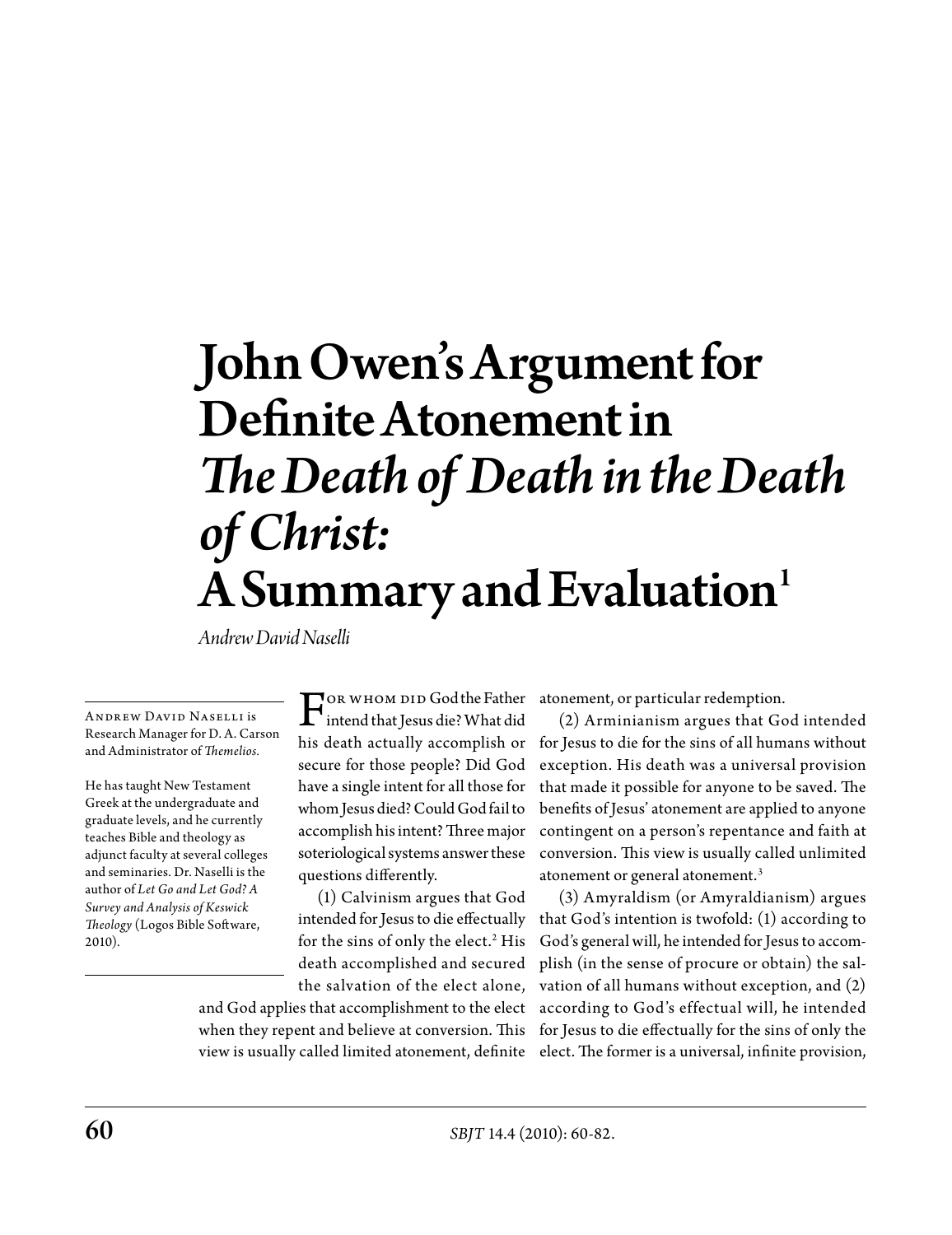and the latter is a particular, definite, limited application, which the elect experience at conversion. This view, which maintains general atonement, is also called hypothetical universalism, postredemptionism, ante-applicationism, and fourpoint Calvinism.4

Enter John Owen (1616 –1683). Both J. I. Packer and John Piper have made astounding claims about John Owen and his famous book *The Death of Death in the Death of Christ* (henceforth, *DDDC*).5 In 1959, Banner of Truth reprinted *DDDC* with an introduction by J. I. Packer.6 Packer's moving introduction, now a classic that has been reprinted separately, includes this remarkable paragraph in praise of *DDDC:*

It is safe to say that no comparable exposition of the work of redemption as planned and executed by the Triune Jehovah has ever been done since Owen published his. None has been needed. Discussing this work, Andrew Thomson notes how Owen "makes you feel when he has reached the end of his subject, that he has also exhausted it." That is demonstrably the case here. His interpretation of the texts is sure; his power of theological construction is superb; nothing that needs discussing is omitted, and (so far as the writer can discover) no arguments for or against his position have been used since his day which he has not himself noted and dealt with. One searches his book in vain for the leaps and flights of logic by which Reformed theologians are supposed to establish their positions; all that one finds is solid, painstaking exegesis and a careful following through of biblical ways of thinking. Owen's work is a constructive, broad-based biblical analysis of the heart of the gospel, and must be taken seriously as such. It may not be written off as a piece of special pleading for a traditional shibboleth, for nobody has a right to dismiss the doctrine of the limitedness, or particularity, of atonement as a monstrosity of Calvinistic logic until he has refuted Owen's proof that it is part of the uniform biblical presentation of redemption,

clearly taught in plain text after plain text. And nobody has done that yet.7

Similarly, John Piper calls Owen's *DDDC* "a difficult but compelling book" that is

probably his most famous and most influential book. It was published in 1647 when Owen was thirty-one years old. It is the fullest and probably the most persuasive book ever written on the doctrine sometimes called "limited atonement," or better called "definite atonement" or "particular redemption." . . . *The Death of Death* is a great and powerful book—it kept me up for many evenings several decades ago as I was trying to decide what I really believed about the third point of Calvinism (limited atonement).<sup>8</sup>

Both Packer and Piper claim that Owen's *DDDC* is the finest defense of definite atonement.<sup>9</sup> and Packer boldly asserts that one cannot disprove the doctrine of definite atonement without disproving Owen's *DDDC*. 10 One of the most popular books on Calvinism calls *DDDC* "the most thorough defense of the doctrine of limited atonement ever written."11 Robert L. Reymond declares of Owen's *DDDC*, "No Arminian has ever answered his argument."12 Assertions like these provoked me to read and evaluate Owen's *DDDC* 360 years after he first penned it. Owen is a theological giant,13 and *DDDC* is one of his greatest theological legacies.14 This essay summarizes and evaluates Owen's argument in *DDDC*.

### **1. A Summary of Owen's** *The Death of Death in the Death of Christ*

*DDDC* defends definite atonement based on the atonement's teleological nature. Owen's thesis is that the Trinity planned, accomplished, and applied the atonement for the same humans, namely, the elect. That is, the Trinity did not plan and accomplish the atonement for all humans without exception and then apply the atonement to an exclusive subset of that group, namely, the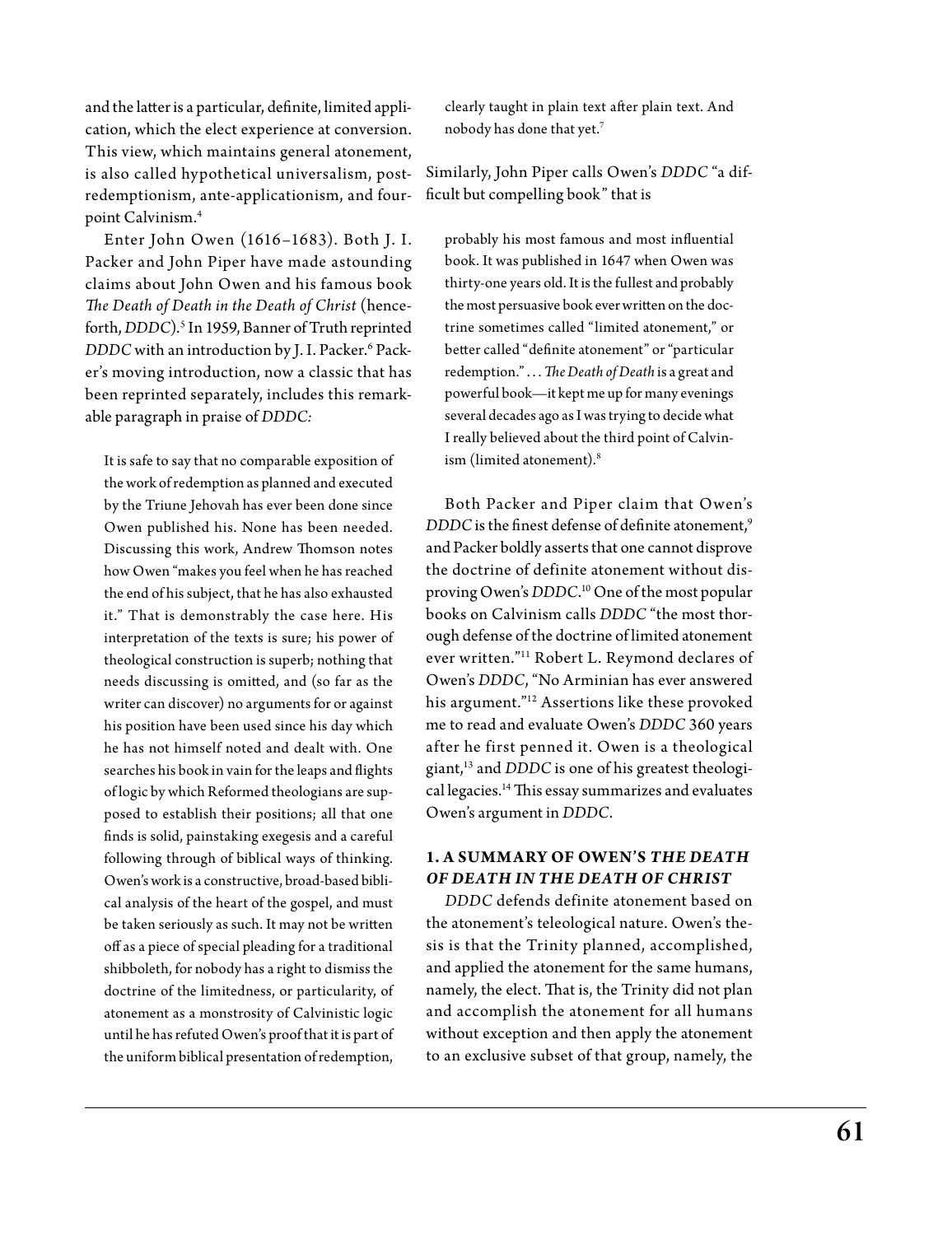elect or those who would believe.<sup>15</sup>

Owen's preface (149–56) mentions that he worked on *DDDC* for more than seven years (149), from age twenty-four to thirty-one. Advocates of "the general ransom" usually hold out five "flourishing pretences" for their view (152–54): it

(1) exalts God's glory by highlighting his "*good-*

*will and kindnesses*" and "free grace"

(2) magnifies "the worth and value" of Christ's

satisfaction by extending it "to all"

(3) is supported "by many texts of Scripture"

(4) displays God's "love and free grace"

(5) comforts those who have personal "doubts and perplexities" about Christ's death

Owen strongly disagrees, and he designed *DDDC* "to be purely *polemical*" (421). *DDDC*  divides into four major sections or "books," and what follows briefly traces Owen's argument.<sup>16</sup> The headings are somewhat reductionistic since the whole book argues for definite atonement by refuting and responding to the objections of general atonement. Arguments that overlap in various sections of this essay reflect overlap in *DDDC*. Except for the footnotes, the following summary of *DDDC* is presented from Owen's point of view.

### *1.1. Books 1–2: Arguments for Definite Atonement*

Books 1 (157–200) and 2 (200–36) argue that the Trinity planned and executed the atonement as a means to effect exactly the end that they intended, namely, to save certain people.

### *1.1.1. The Ends and Means of the Atonement: Teleological Distinctions*

At the heart of the debate about the extent of the atonement is the distinction between the ends and the means. The "end" of something is what an agent intends to accomplish in it and by it (160). It is a carefully designed goal. The "means" is what an agent uses or does to accomplish an end (160). The logical and chronological order is fourfold:

(1) desiring an end,

(2) designing the means to that end,

- (3) employing those means, and then
- (4) accomplishing that end (160–61).

For example, David's son Absalom

### (1) desired to be king,

(2) planned to revolt against his father,

(3) revolted, and then

(4) set himself up as king (160).

Unlike any other persons, God always accomplishes exactly what he designs; he flawlessly uses his planned means precisely to accomplish his desired ends (162).

The ends or goals of the atonement involve both what (1) the Father "intended *in* it" and (2) "was effectually fulfilled and accomplished *by*  it" (156). First, the Father intended or purposed to save certain sinners from their sins (157–58). Second, the atonement accomplished or effected eternal redemption, namely, reconciliation, justification, sanctification, adoption, and glorification (158–59). General atonement necessarily results in one of two options: either (1) "God and Christ failed" to accomplish what they intended or (2) all humans will be saved (i.e., universalism) (159).

The means of the atonement involves Jesus' death, the culmination of his perfect obedience in life. There are two basic types of means: some are inherently good, and others are not inherently good but serve merely to accomplish the desired end (162). For example, studying as a means to achieve knowledge is inherently "the most noble employment of the soul," but "cutting off a leg or arm" as a means to stay alive, drinking "a bitter potion" as a means to be healthy, or throwing a ship's goods overboard as a means "to prevent shipwreck" fit the latter category (162–63). Jesus' death fits the latter category (180).

### *1.1.2. The Agents of the Atonement: The Trinity*

The Father, Son, and Holy Spirit are each Agents involved in planning and accomplishing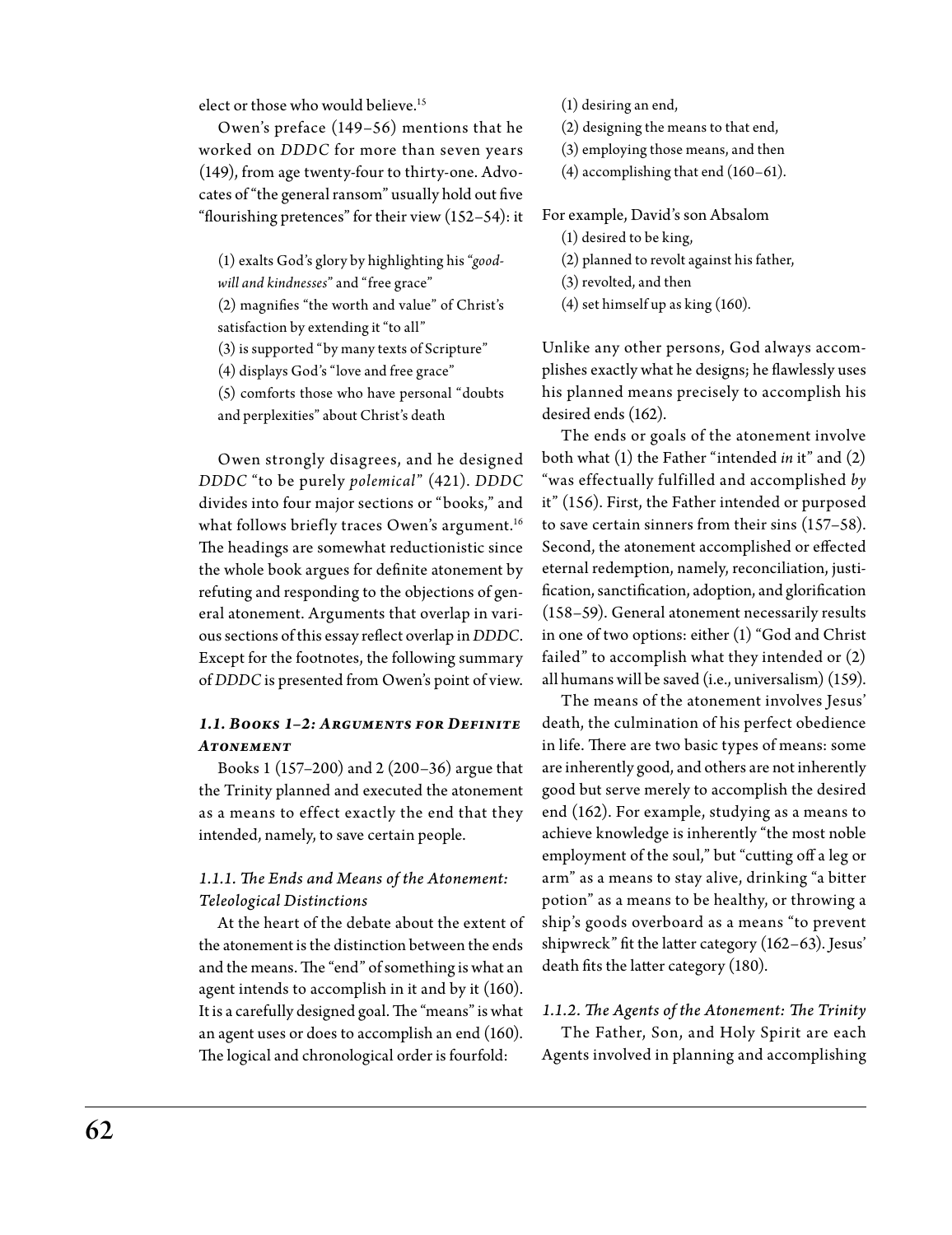the end for which the atonement was the means. First, the Father is the atonement's "chief author" (163). Although "instrumental causes" in Jesus' death included Satan and ill-willed humans, God himself predestined the means of Jesus' death (Acts 4:28), and Jesus willingly gave up his life, which no one could take from him (163). The Father's role involves "two peculiar acts": sending and punishing his Son (163). First, the Father sends his Son to die (163–71). This is why Scripture sometimes calls the Father "our Saviour" (164). Second, the Father places "the punishment of sins" on the Son, whose atonement serves as a penal substitution (171–74). This raises a "dilemma" for Universalists:

God imposed his wrath due unto, and Christ underwent the pains of hell for, either [1] all the sins of all men, or [2] all the sins of some men, or [3] some sins of all men. If the last, some sins of all men, then have all men some sins to answer for, and so shall no man be saved.… If the second, that is it which we affirm, that Christ in their stead and room suffered for all the sins of all the elect in the world. If the first, why, then, are not all freed from the punishment of all their sins? You will say, "Because of their unbelief; they will not believe." But this unbelief, is it a sin or not? If not, why should they be punished for it? If it be, then Christ underwent the punishment due to it, or not. If so, then why must that hinder them more than their other sins for which he died from partaking of the fruit of his death? If he did not, then did he not die for all their sins. Let them choose which part they will (173–74; cf. 234).

Second, the Son voluntarily and willingly participates in his Father's plan, which involves incarnation, sacrificial offering ("oblation"), and intercession (174–77). Third, the Holy Spirit participated in Jesus' incarnation, sacrificial offering, and resurrection (178–79).

### *1.1.3. The Means of the Atonement: Jesus' Mediatorial Sacrificial Offering and Intercession*

As the mediatorial High Priest, Jesus is the means through which the Father accomplishes his intended end, and Jesus' mediatorial role involves two facets: sacrificial offering and intercession.17 The objects of Jesus' sacrificial offering and intercession are coextensive, that is, the people for whom Jesus intercedes are the same people for whom he died (181–201, 208). "That he died for *all* and intercedeth only for *some* will scarcely be squared" with Rom 8:32–34 (182). The very nature of the office of priest requires both offering and intercession (183–84). By dividing Jesus' mediatorial role so that his objects are not coextensive, universal atonement undercuts a Christian's comfort and assurance (186). In Jesus' incarnation, sacrificial offering, resurrection, ascension, and intercession, there is "not one word of this general mediation for all. Nay, if you will hear himself, he denies in plain terms to mediate for all" (190) in John 17:9, where "Christ refused to pray for the world, in opposition to his elect" (177). Further, 1 Tim 2:5 does not claim that Christ Jesus is the Mediator for all humans without exception (190).

### *1.1.4. The Divine Design of the Atonement: Tying Up Teleological "Loose Ends"*

"The main thing" on which the controversy turns and "the greatest weight" of the issue is tied to the atonement's design (200). One alternative to definite atonement is blasphemous: the Trinity lacks "wisdom, power, perfection, and sufficiency," and Jesus' sacrificial offering and intercession are unable to accomplish the desired end (201, 224). The atonement's "*supreme* and ultimate" end is "the glory of God," who is himself "the chiefest good" (201). An "*intermediate* and subservient" end "is the *bringing of us unto God*," in which salvation is the end and faith is the means (202). Scripture's support of definite atonement falls under three categories.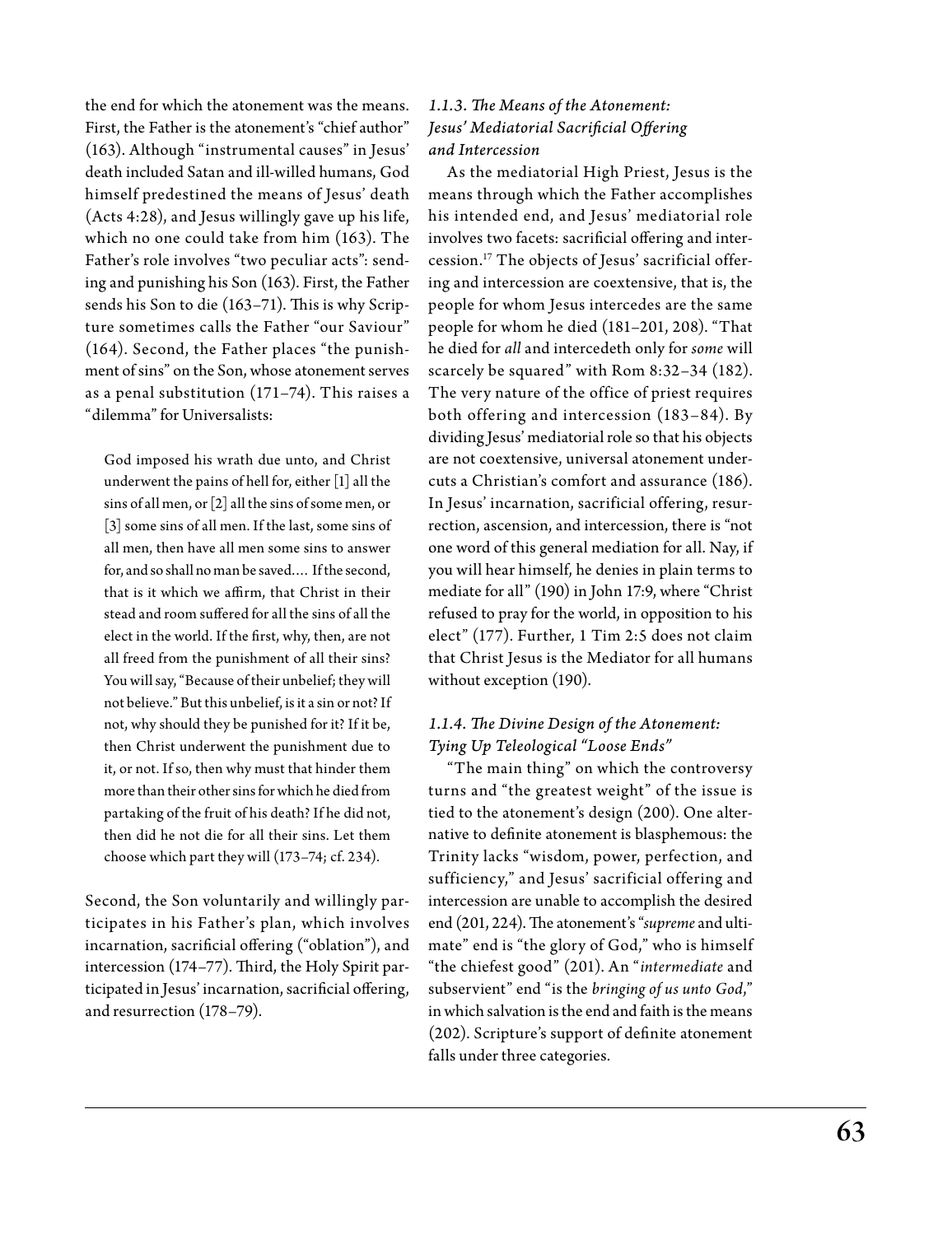(1) The Father and Son share the same intended end (i.e., "counsel, purpose, mind, intention, and will") for the atonement (208–11). They effected exactly what they intended to accomplish for the same people, and "Christ died for all and only those" for whom the intended accomplishments are applied (211).

(2) The atonement actually accomplished and effected (or procured or produced) redemption, forgiveness of sins, deliverance, reconciliation, sanctification, and eternal life (211–14). If Jesus' death actually accomplishes this, "then he died only for those" who experience these accomplishments; but since all humans without exception do not experience these accomplishments, "they cannot be said to be the proper object of the death of Christ.... The inference is plain from Scripture and experience, and the whole argument (if I mistake not) solid" (214).

(3) The humans for whom Jesus died are the same humans for whom the Father and Son planned, accomplished, and applied the atonement. Scripture describes this group as "many," "sons," "sheep," "children of God," "brethren," "elect," "his people," and his "church" (214–15).

Thomas More makes a series of objectionable charges in this regard (215–21). More claims, "there are more ends of the death of Christ" than that of definite atonement. More is incorrect because the only end is "the fruit of his ransom and propitiation, directly intended, and not by accident.... The end of any work [by God] is the same with the fruit, effect, or product of it" (216). More claims that Scripture does not claim that Jesus died "only for many, or only for his sheep." An "undeniable consequence," however, of statements that Jesus died for his sheep or church is that he did not die for those who are not his sheep or church. "If this be adding to the word of God (being only an exposition and unfolding of his mind therein), who ever spake from the word of God and was guiltless?" (217). Furthermore, in the very passage where Jesus says that he "gave his life for his sheep" (John 10:11, 15, 26), he adds

that "some are not of his sheep," and if this is "not equivalent to his sheep only, I know not what is" (217).

### *1.1.5. The Accomplishment and Application of the Atonement: Distinct but Inseparable Facets*

Accomplishment ("impetration") refers to what Jesus' death and intercession obtain, meritoriously purchase, acquire, or secure; application, which occurs "upon our believing" (223), refers to the actual enjoyment of what was accomplished (222–36). Arminians and Amyraldians distinguish two groups of people with reference to the atonement's accomplishment and application: (1) the accomplishment is for all humans without exception, and (2) the application is for only those who believe (222–23). This distinction is fundamentally flawed because it misrepresents the teleological nature of the atonement (223–26).

The atonement's accomplishment and application are distinct but inseparable (232–36). If a man intends to redeem a captive, he pays the price (i.e., accomplishment) and the captive is freed (i.e., application) (223). Although faith is the conditional means by which the atonement is applied to certain people, faith itself "is actually purchased and procured for us" unconditionally (223–24, 227); Jesus died in order that God's elect would believe (235). The atonement is not like medicine in a cabinet that is generally available to be applied to whomever uses it; this analogy fails because the medicine was not prepared only for specific people  $(232-33).<sup>18</sup>$  The same people for whom Jesus accomplished redemption are the same people to whom he applies it (224–26, 232). Jesus' atonement is the means for saving certain people, exactly like the Trinity designed. If some people are the objects of the atonement's accomplishment but not its application, then Christ fails to reach the designed end (224) and is "but a half mediator" (235). Scripture "perpetually" joins accomplishment and application (225–26), and the doctrine of reprobation does not allow their separation (227). General atonement is contrary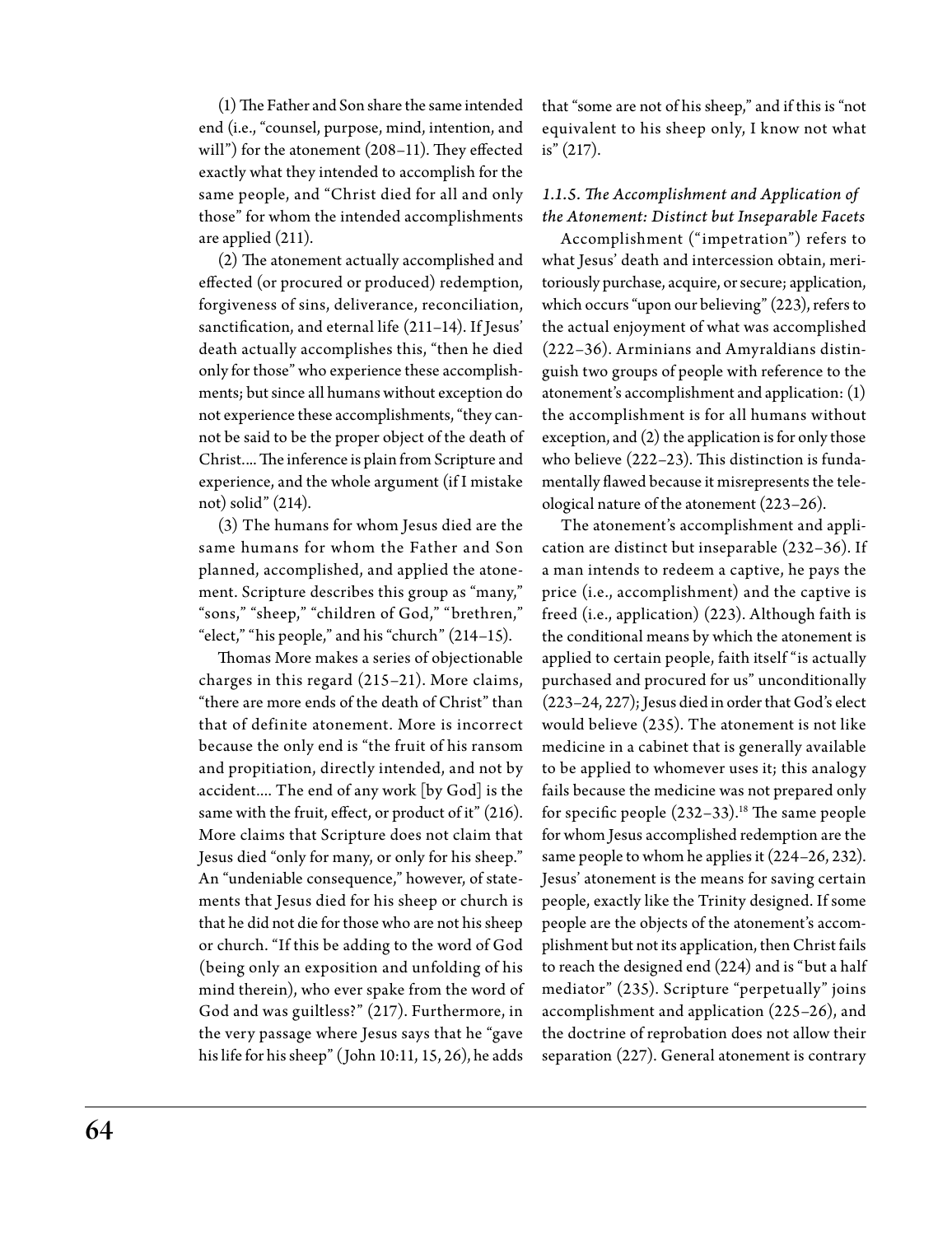to common sense, reason, and Scripture (233). The atonement's value, worth, or dignity, however, is "infinite and immeasurable; fit for the accomplishing of any end and the procuring of any good, for all and everyone for whom it was intended, had they been millions of men more than ever were created" (231).<sup>19</sup>

### *1.2. Book 3: Arguments against General Atonement*

Book 3 (236–94) presents sixteen arguments against general atonement. The thesis common to these arguments is that (1) the atonement by design actually saves certain people and not others and (2) the dilemma of general atonement is either universalism or the Trinity's failure to effect exactly the end that they intended.

Argument 1 (236–38): Jesus' death ratified "the new covenant of grace," which is for certain people, not all without exception.

Argument 2 (238–40): Faith comes by hearing the good news about Christ (Rom 10:17), and it is unbecoming of God's wisdom to send Jesus to die for all humans without exception while knowing that millions of humans never hear this good news (238). "What wise man would pay a ransom for the delivery of those captives which he is sure shall never come to the knowledge of any such payment made, and so never be the better for it?" (238). Or what physician with "a medicine that will cure all diseases" would intend to heal all without exception, but then tell relatively few people about his medicine (239)?

Argument 3 (240–43): To say that Jesus *conditionally* died for all humans without exception is "extreme madness" (241) and "a vain fruitless flourish" (242). It is as if a person promises "dead men great rewards upon condition they live again of themselves" (242). If God designed Jesus' death to save all humans without exception on the condition of their faith; if Jesus' death does not secure that faith; and, if humans are inherently unable to exercise faith, then how is it that any are saved (243)? Jesus' death purchased salvation, which includes the gift of faith (243).

Argument 4  $(243-45)$ : If in "the eternal purpose of God," humans divide into two exclusive categories, and if Scripture says that Jesus died for one of these categories and nowhere that he died for the other category, then he did not die for all humans without exception (243). The conclusion is valid because the conditions are true. Scripture distinguishes between two exclusive categories of humans: those God loves and those God hates; those he knows and those he does not know; those appointed to life and those fitted for destruction; elect and reprobate; sheep and goats (243–44). Scripture explicitly says that Jesus died for the former category and nowhere that he died for the other (see argument 5). Some, however, may affirm that Jesus died for the former category, but object that Scripture never says that he died "only" for the former category. This argument, however,

is of no value; for is it not, without any forced interpretation, in common sense, and according to the usual course of speaking, to distinguish men into two such opposite conditions as elect and reprobate, sheep and goats, and then to affirm that he died for his elect, [is it not] equivalent to this, he died for his elect only? Is not the sense as clearly restrained as if that restrictive term ["only"] had been added? Or is that term always added in the Scripture in every indefinite assertion, which yet must of necessity be limited and restrained as if it were expressly added? as where our Saviour saith, "I am the way, the truth, and the life," John xiv. 6;—he doth not say that he *only* is so, and yet of necessity it must be so understood. As also in that, Col. i. 19, "It pleased the Father that in him should all fulness dwell;"—he doth not express the limitation "only," and yet it were no less than blasphemy to suppose a possibility of extending the affirmation to any other. So that this exception, notwithstanding this argument, is, as far as I can see, unanswerable (245).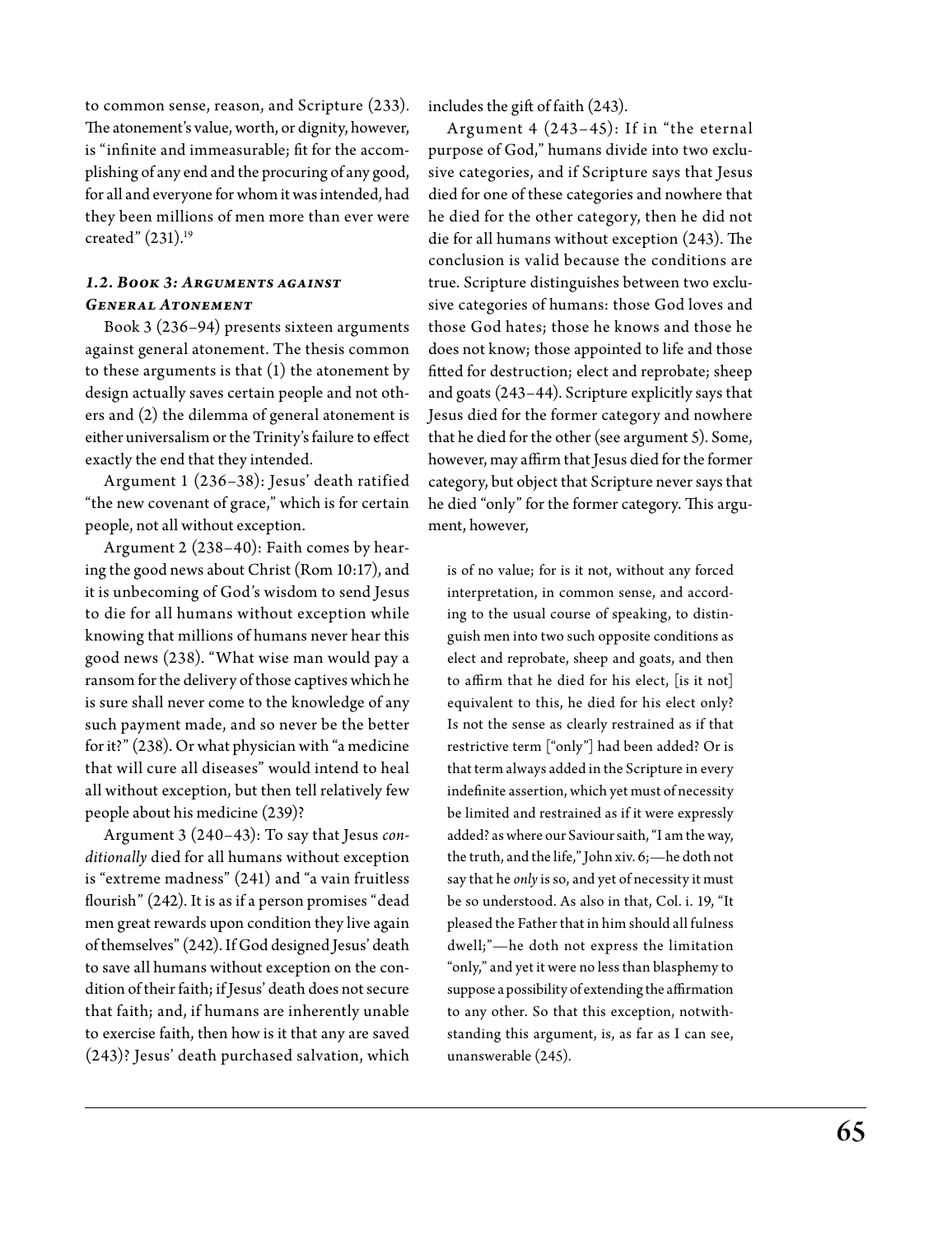Argument 5 (45–46): "The Scripture nowhere saith Christ died *for all men*, much less for all and every man" (245). Since Scripture clearly and repeatedly says that Jesus died for a specific group, "it must be clearly proved that where *all* is mentioned, it cannot be taken for all believers, all his elect, his whole church, all the children God gave him, some of all sorts" to conclude it teaches general atonement (246). The burden of proof here is on advocates of general atonement.

Argument 6 (246–49): Jesus died as a substitute for only certain people; he died in their place. He freed them from God's wrath, and he satisfied God's justice for *only their* sins—not the sins of all humans without exception (246–47). First, general atonement requires a double payment for sins: both Jesus' death and eternal punishment (247). Second, Jesus did not intend to satisfy God's justice for those "innumerable souls" who were already "in hell" (247). "Did God send his Son, did Christ come to die, for Cain and Pharaoh, damned so many ages before his suffering?" (248). Third,

If Christ died in the stead of all men, and made satisfaction for their sins, then he did it for all their sins, or only for some of their sins. If for some only, who then can be saved? If for all, why then are all not saved? They say it is because of their unbelief; they will not believe, and therefore are not saved. That unbelief, is it a sin, or is it not? If it be not, how can it be a cause of damnation? If it be, Christ died for it, or he did not. If he did not, then he died not for all the sins of all men. If he did, why is this an obstacle to their salvation? Is there any new shift to be invented for this? or must we be contented with the old, namely, because they do not believe? that is, Christ did not die for their unbelief, or rather, did not by his death remove their unbelief, because they would not believe, or because they would not themselves remove their unbelief; or he died for their unbelief conditionally, that they were not unbelievers. These do not seem to

me to be sober assertions (249).

Argument 7 (249): Jesus died for certain people as their Mediator, a role that includes his sacrificial offering and intercession. Jesus is not a Mediator for all humans without exception, so general atonement "is a dishonest subterfuge that hath no ground in Scripture, and would make our Saviour a half mediator in respect of some, which is an unsavoury expression" (249).

Argument 8 (249–53): Jesus died for the sanctification of certain people. If Jesus' blood "doth *wash*, *purge*, *cleanse*, and *sanctify* them for whom it was shed, or for whom he was a sacrifice, then certainly he died, shed his blood, or was a sacrifice only for them that in the event are *washed*, *purged*, *cleansed*, and *sanctified*," and it "is most apparent" that this is not the case for all humans without exception (250). Jesus' death effects sanctification, which is "the certain fruit and effect of the death of Christ in all them for whom he died; but all and every one are not partakers of this sanctification, this purging, cleansing, and working of holiness: therefore, Christ died not for all and every one" (252).

Argument 9 (253–57): Jesus' death obtained and merited the blessings that he freely gives to certain people, and this includes faith, which is an "absolute indispensable necessity unto salvation" (253).

If the fruit and effect procured and wrought by the death of Christ absolutely, not depending on any condition in man to be fulfilled, be not common to all, then did not Christ die for all; but the supposal is true, as is evident in the grace of faith, which being procured by the death of Christ, to be absolutely bestowed on them for whom he died, is not common to all: therefore, our Saviour did not die for all (257).

Argument 10 (257–58): Jesus' death was the antitype of which Israel's deliverance from Egypt was the type. There is "just proportion ... between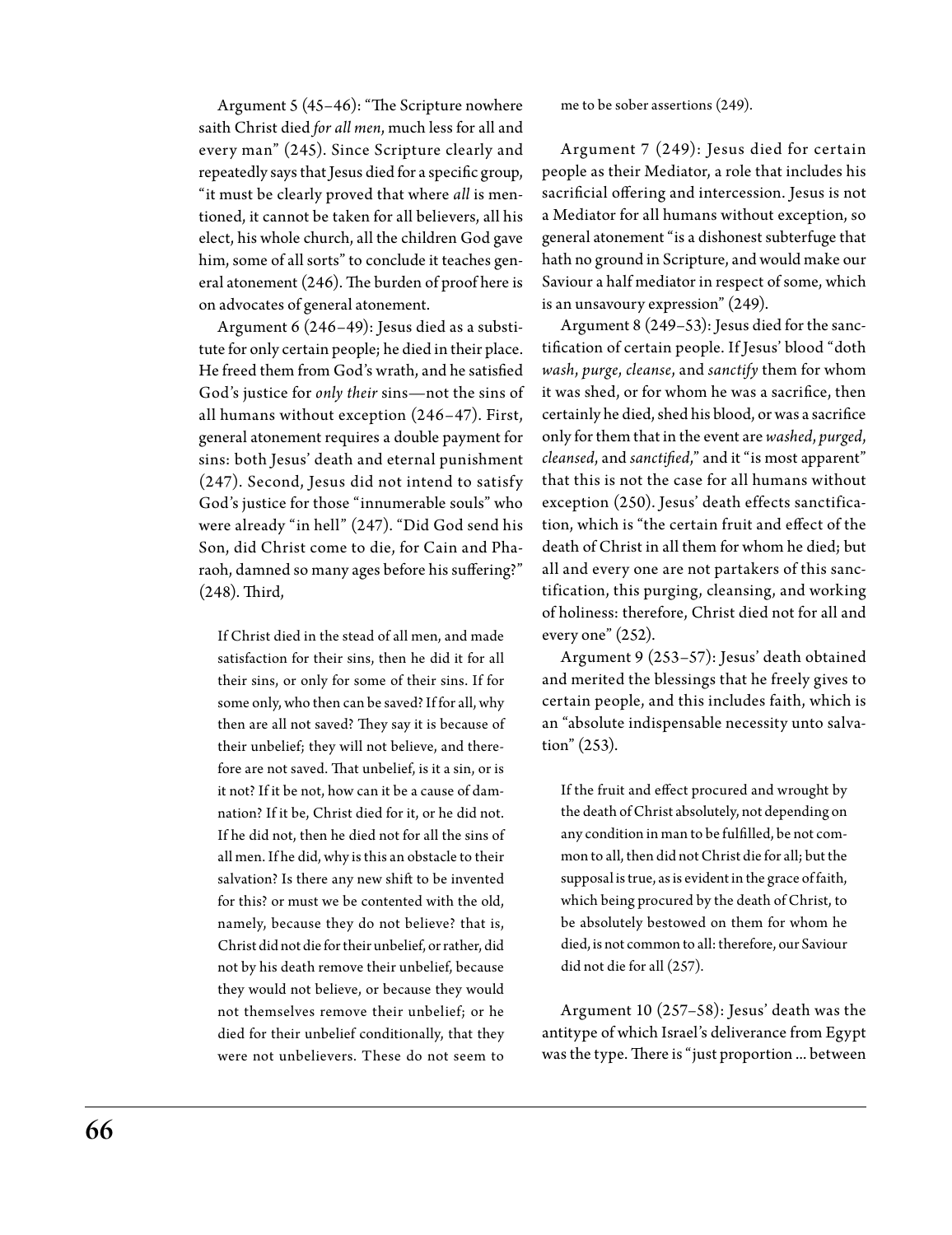the types and the things typified," so "only the elect of God, his church and chosen ones, are redeemed by Jesus Christ" (258).

Arguments 11–15 (258–90): General atonement is incompatible with the very nature of "[11] *redemption*, [12] *reconciliation*, [13] *satisfaction*, [14] *merit*, [15] *dying for us*" (259). General atonement is "too long for the bed, and must be cropped at the head or heels" (259). If Jesus accomplished these five benefits for all humans without exception, then universalism is true; universalism, however, is not true, nor is general atonement (261, 264, 287–90). Jesus did not die to satisfy God's justice as a penal substitution (280–85) for reprobates like Cain and Pharaoh, who experience eternal punishment for their sins; otherwise, there would be a double-payment for their sins (273, 289–90). "A second payment of a debt once paid, or a requiring of it, is not answerable to the justice of God demonstrated in setting forth Christ to be a propitiation for our sins, Rom. iii. 25" (273). "How comes it that God never gives a discharge to innumerable souls, though their debts be paid?" (273). Jesus' "priestly office" included bearing "the punishment due to our sins, to make atonement with God, by undergoing his wrath, and reconciling him to sinners upon the satisfaction made to his justice: therefore cannot these things be denied without damnable error" (282). "The elect do, in their several generations, lie under all the wrath of God in respect of merit and procurement, though not in respect of actual endurance—in respect of guilt, not present punishment" (285). "To affirm Christ to die for all men is the readiest way to prove that he died for no man, in the sense Christians have hitherto believed, and to hurry poor souls into the bottom of Socinian blasphemies" (290).<sup>20</sup>

A rgument 16 (290–94): "Some particular places of Scripture, clearly and distinctly in themselves" affirm definite atonement.

(1) Gen 3:15. "Christ died for no more than God promised unto him that he should die for. But God did not promise to him all," but only the woman's seed, namely, the elect (290–91).

(2) Matt 7:23; John 10:14–17; 1 Cor 6:20. On the last day, Jesus will profess to some that he never knew them, yet he laid down his life specifically for those he knew as his own.

(3) Matt 11:25–26. Jesus did not die for those from whom the Father hid the good news according to his good pleasure.

(4) John 10:11, 15–16, 26–29. Not all humans are Jesus' sheep, that is, the elect. Jesus as a Shepherd laid down his life for the sheep—not "for goats, and wolves, and dogs." Thus, "plainly he excludes all other" and means exactly the same thing "as if he had said he did it for them only" (292).

(5) Rom 8:32–34. God's sending his son to die for the elect is the pinnacle of his expression of love for them. If Jesus died for all humans without exception, then God demonstrates the very same love for reprobates. However, God freely gives "all things that are good" to those for whom Jesus died, and he certainly does not give such things as "faith, grace, and glory" to reprobates. Thus, "we conclude that Christ died not for all." Christ's resurrection and intercession "for them for whom he died" affords "two invincible arguments." First, Jesus' death has "infallible effects" and "doth infallibly free all them from condemnation for whom he died." Second, there is a connection "between the death and intercession of Jesus Christ," that is, Jesus intercedes for those for whom he died. Heb 7:25 affirms that he completely saves those for whom he intercedes. Thus, "it is undeniably apparent that the death of Christ, with the fruits and benefits thereof, belongeth only to the elect of God" (293).

(6) Eph 1:7. "If his blood was shed for all, then all must have a share in those things that are to be had in his blood," including redemption, which is not experienced by all humans without exception (293–94).

(7) 2 Cor 5:21; Isa 53:5; John 15:13. If Jesus died for all humans without exception, then they would all be "made the righteousness of God in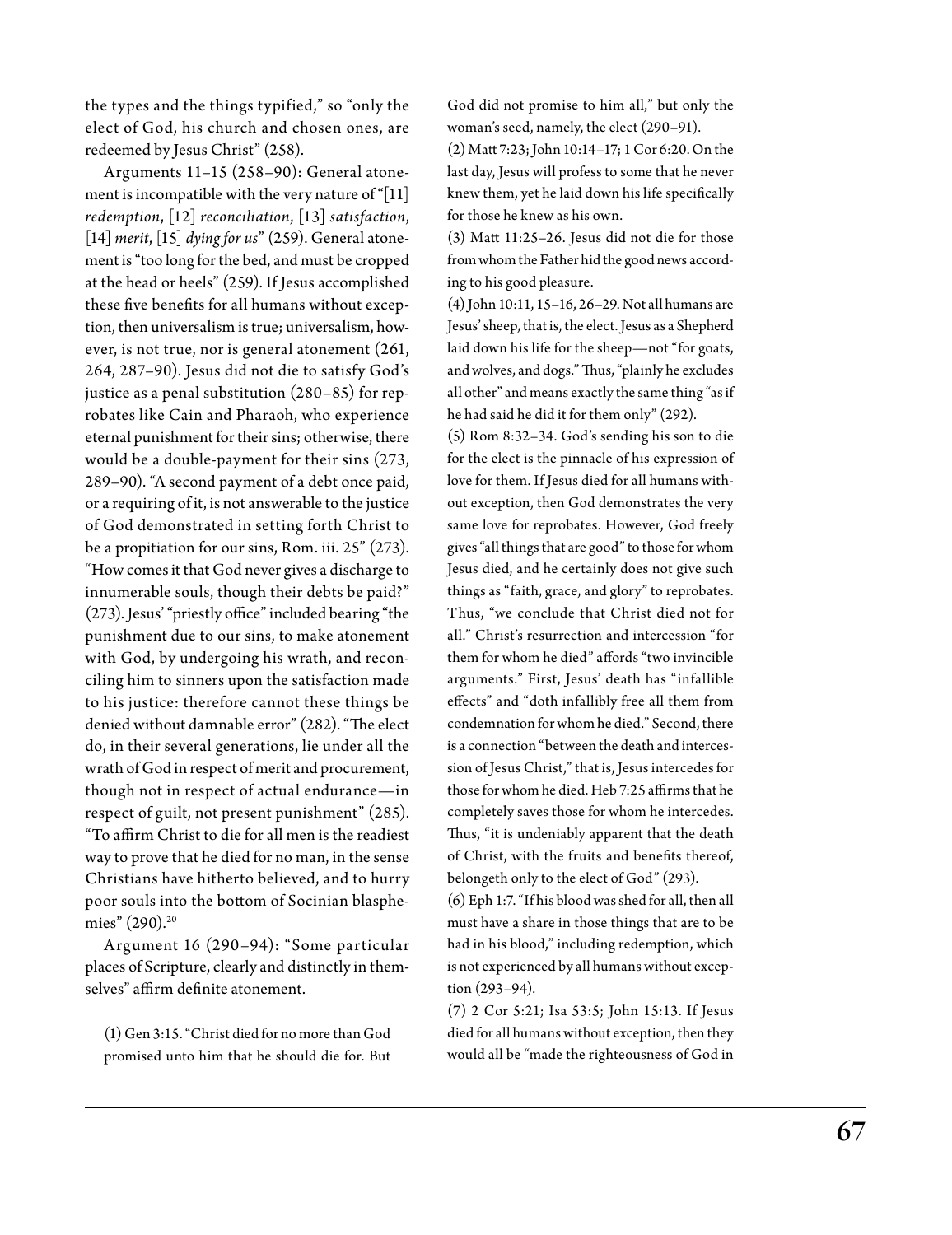him" and be saved (294).

(8) John 17:9, 19. Jesus intercedes for the elect and "not for the world" (294).

(9) Eph 5:25. Jesus died for "his church," and "a man's own wife is the only allowed object of his conjugal affections" (294).

### *1.3. Book 4: Arguments against Objections to Definite Atonement*

Book 4 (294–421) refutes exegetical and theological objections to definite atonement.

### *1.3.1. Exegetical Arguments against Objections to Definite Atonement*

Various places in Scripture speak of the atonement with "general and indefinite expressions" (294). Objections to definite atonement invariably appeal to these sorts of texts.

### **Ten Fundamental Principles FOR UNDERSTANDING "GENERAL and Indefinite Expressions"21**

(1) Jesus' death has "infinite worth, value, and dignity" and is "sufficient in itself" to save all humans without exception (295). It could save all humans without exception if that were God's desired end (295–96; cf. 420), but there is a difference between its sufficient value and efficient accomplishment and application (296). Proponents of general atonement "exceedingly" undervalue its infinite worth, which is foundational for evangelizing all humans without distinction (296–98). Jesus death is infinitely sufficient for universal evangelism even "if there were a thousand worlds" (297). Since gospel preachers do not know God's secret will, they may "justifiably call upon every man to believe" since "there is enough in the death of Christ to save every one that shall do so" (298).

(2) "Many general expressions in the Scripture" highlight that the new covenant breaks down the dividing-wall between Jews and Gentiles (298– 99). Thus, objections to definite atonement based on terms like "*all*, *all men*, *all nations*, *the world*, *the* 

*whole world*, and the like, are all of them exceeding weak and invalid" (299).

(3) "Man's duty and God's purpose" are distinct and have "no connection between them" (299). "The duty of ministers of the gospel" is to evangelize all humans without distinction, "in exhortations, invitations, precepts, threatenings," but ministers should not worry about God's secret eternal purpose, namely, "whom he purposeth to save, and whom he hath sent Christ to die for in particular." Their job is to "command and invite all to repent and believe," but they do not know to whom God will grant repentance and faith (300).

(4) "The Jews were generally infected with this proud opinion" that salvation belonged exclusively to them, but universal language sharply corrects their "erroneous persuasion" (301–02). General expressions "do not hold out a collective universality, but a general distribution into men of all sorts" (302).

(5) Context determines the equivocal meaning of general expressions using "world" or "all"; the mere presence of those words does not *de facto*  substantiate general atonement (302–09). Some advocates of general atonement quote texts with these general expressions "as though the victory were surely theirs," but "the words themselves, according to the Scripture use, do not necessarily hold out any collective universality" (303). Such an assumption wreaks havoc of passages like John 1:10; 8:26; 12:19; 1 John 5:19; Rev 13:3; Col 1:6; and Rom 1:8 (306–07, 335).

It being evident that the words *world*, *all the world*, *the whole world*, do, where taken adjunctively for men in the world, usually and almost always denote only some or many men in the world, distinguished into good or bad, believers or unbelievers, elect or reprobate, by what is immediately in the several places affirmed of them, I see no reason in the world why they should be wrested to any other meaning or sense in the places that are in controversy between us and our opponents (307).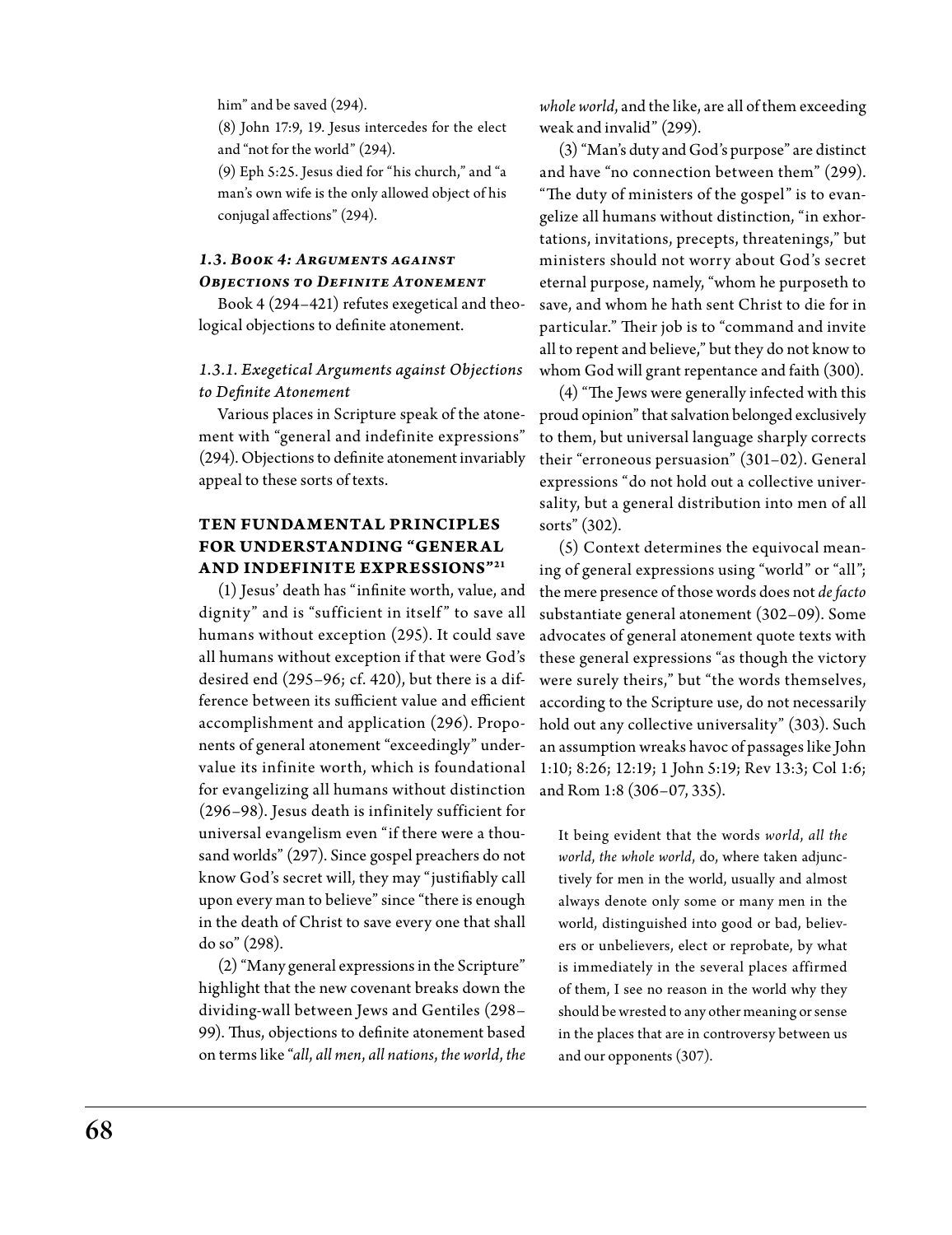The key distinction is that such general terms may indicate (1) "collectively," all "without exception" or (2) "distributively," all without distinction or "all of some sorts" (307). The second sense is ten  $\;$  ners cannot save themselves and that only Jesus times more common than the first (307), and to assume the first results in nonsensical interpretations of passages like John 12:32; 6:37 (cf. Rev 5:9); Luke 11:42; Acts 2:17; 10:12; Rom 14:2; 1 Cor 1:5; 1 Tim 2:1–2, 4, 8; Matt 9:35 (308). The use of the OT in the NT substantiates definite atonement because the OT predicts "that *all nations*, *all flesh*, *all people*, *all the ends*, *families*, or *kindreds of the earth*, *the world*, *the whole earth*, the *isles*, shall be converted," but "none doubts but that" this refers only to God's elect. So "why should the same expression used in the Gospel, and many of them aiming directly to declare the fulfilling of the other, be wire-drawn<sup>22</sup> to a large extent, so contrary to the mind of the Holy Ghost?" (309)

(6) Sometimes Scripture describes a group of professing Christians "according to the appearance they have" even though some may be hypocrites (309-10). This is significant for understanding "those places that seem to express a possibility of perishing and eternal destruction to them who are said to be redeemed by the blood of Christ" (310).

(7) Charitable judgments about the genuineness of professing Christians may not be true atonement. To the contrary, these texts uphold  $(310-11)$ .

(8) There is an "*infallible connection*" between "faith and salvation," not between human responsibility to believe and God's alleged intention that  $\;$  love, τὸ $\nu\,$  κόσμο $\nu$ , and  $\;\pi$ ᾶς ὁ  $\;\pi$ ιστ $\epsilon$ ύω $\nu$  perfectly all without exception believe (311–12).

(9) The gospel should be preached to all without distinction because "the elect and reprobates" are distributed "throughout the whole world"  $(313)$ . The number who hear the gospel, however, is coextensive with neither general nor definite atonement because (1) some never even hear the gospel and (2) among those who do hear the gospel, the hearing must be  $\phi$  άγοράσαντα αὐτοὺς δεσπότην ἀρνούμενοι in 2 accompanied by faith, which God graciously gives Pet 2:1 (362–64).

to whom he desires, namely, the very same people for whom Jesus died (314).

(10) Saving faith involves recognizing that sincan save sinners; "resting upon" Jesus "as an allsufficient Saviour"; and only then rightly inferring that Jesus died particularly for them (314–16).

### **Exegesis of Three Groups of Disputed Texts**

Proponents of general atonement cite general terms in three groups of texts to prove that God intended for Jesus to die for all humans without exception and that Jesus' death is ineffective for some for whom he died. The above principles apply especially to these three groups of disputed texts  $(316-68).^{23}$ 

(1) Texts containing the word "world": John 3:16; 1 John 2:1–2; John 6:51; 2 Cor 5:19; John 1:9, 29; 3:17; 4:42; 1 John 4:14; John 12:46 (319–43) (2) Texts containing the word "all": 1 Tim 2:4–6; 2 Pet 3:9; Heb 2:9; 2 Cor 5:14–15; 1 Cor 15:22; Rom 5:18 (343–59)

(3) Texts allegedly depicting the perishing of those for whom Christ died: Rom 14:15; 1 Cor 8:11; 2 Pet 2:1; Heb 10:29 (359–68)

None of these texts substantiates general definite atonement without any contradiction. Proponents of general atonement cite John 3:16, for example, but a right understanding of God's harmonizes with definite atonement (319–29); as David used Goliath's own sword to sever Goliath's head, so proponents of definite atonement may use John 3:16 to refute general atonement (319). The same is true of the other passages, such as  $i\lambda\alpha\sigma\mu$ ó $\varsigma$ and όλου του κόσμου in 1 John 2:2 (330-38), οί  $παντες$  in 2 Cor 5:14-15 (350-52), ὁ αδελφός in Rom 14:15 and 1 Cor 8:11 (360–62), and  $\tau$ òv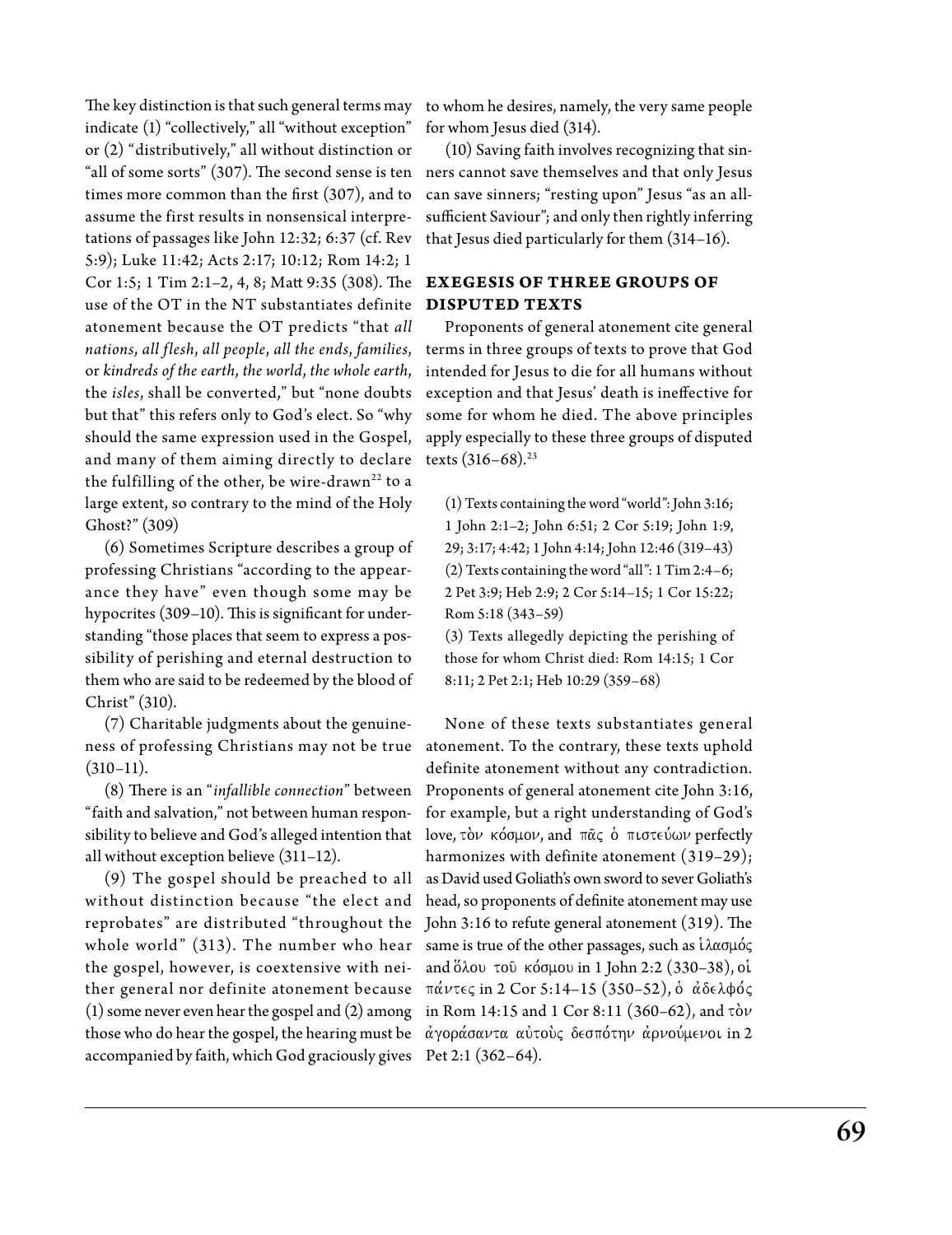### **Rebuttal of Thomas More**

Thomas More's *The Universality of God's Free Death of Death in the Death*  Grace is easily refuted (368-403).<sup>24</sup> More is guilty of eisegesis, for example, by "turning indefinite propositions into universals" (372).

### *1.3.2. Theological Arguments against Objections to Definite Atonement*

Some final objections by proponents of general atonement are worth refuting (404–21). Definite atonement is not an obstacle to faith (409–11). General atonement does just the opposite of *2.1. Weaknesses* definite atonement: it devalues rather than exalts God's free grace and the merit of Jesus' atonement (411–15; see table 1), and it undermines rather ingly cumbersome to the modern reader. Owen than supports "*gospel consolation*" and assurance  $(415-21).$ 

## **2. An Evaluation of Owen's** *The of Christ*

What I perceive to be "weaknesses" and "strengths" in Owen's *DDDC* is no doubt significantly influenced by my cultural context, and I submit the following evaluation respectfully and corrigibly. Although the weaknesses are not trivial, the strengths more than compensate for them.

### *2.1.1. Frustratingly Cumbersome Writing Style*

Content aside, Owen's writing style is frustratemploys flowery phrases and elaborate sentence structures that tend to prevent readers from discerning his point as they trip over his verbiage. Although verbosity among writers was not unusual even among poets in Owen's era, Owen

| (1) Christ Died for all and every one, elect and<br>reprobate.                                                                                                                                                                                             | (1) Christ died for the elect only.                                                                                                                              |
|------------------------------------------------------------------------------------------------------------------------------------------------------------------------------------------------------------------------------------------------------------|------------------------------------------------------------------------------------------------------------------------------------------------------------------|
| (2) Most of them for whom Christ died are<br>damned.                                                                                                                                                                                                       | (2) All those for whom Christ died are certainly<br>saved.                                                                                                       |
| (3) Christ, by his death, purchased not any saving<br>grace for them for whom he died.                                                                                                                                                                     | (3) Christ by his death purchased all saving grace<br>for them for whom he died.                                                                                 |
| (4) Christ took no care for the greatest part of<br>them for whom he died, that ever they should<br>hear one word of his death.                                                                                                                            | (4) Christ sends the means and reveals the way of<br>life to all them for whom he died.                                                                          |
| (5) Christ, in his death, did not ratify nor confirm<br>a covenant of grace with any federates, but<br>only procured by his death that God might, if<br>he would, enter into a new convenant with<br>whom he would, and upon what condition he<br>pleased. | (5) The new covenant of grace was confirmed to<br>all the elect in the blood of Jesus.                                                                           |
| (6) Christ might have died, and yet no one be<br>saved.                                                                                                                                                                                                    | (6) Christ, by his death, purchased, upon<br>covenant and compact, an assured peculiar<br>people, the pleasure of the Lord prospering to<br>the end of his hand. |
| (7) Christ had no intention to redeem his church,<br>any more than the wicked seed of the serpent.                                                                                                                                                         | (7) Christ loved his church, and gave himself for<br>it.                                                                                                         |
| (8) Christ died not for the infidelity of any.                                                                                                                                                                                                             | (8) Christ died for the infidelity of the elect.                                                                                                                 |
|                                                                                                                                                                                                                                                            |                                                                                                                                                                  |

Table 1. Owen's Antitheses: General vs. Definite Atonement*<sup>25</sup>* Univ ersa listsScr iptur a l R edemption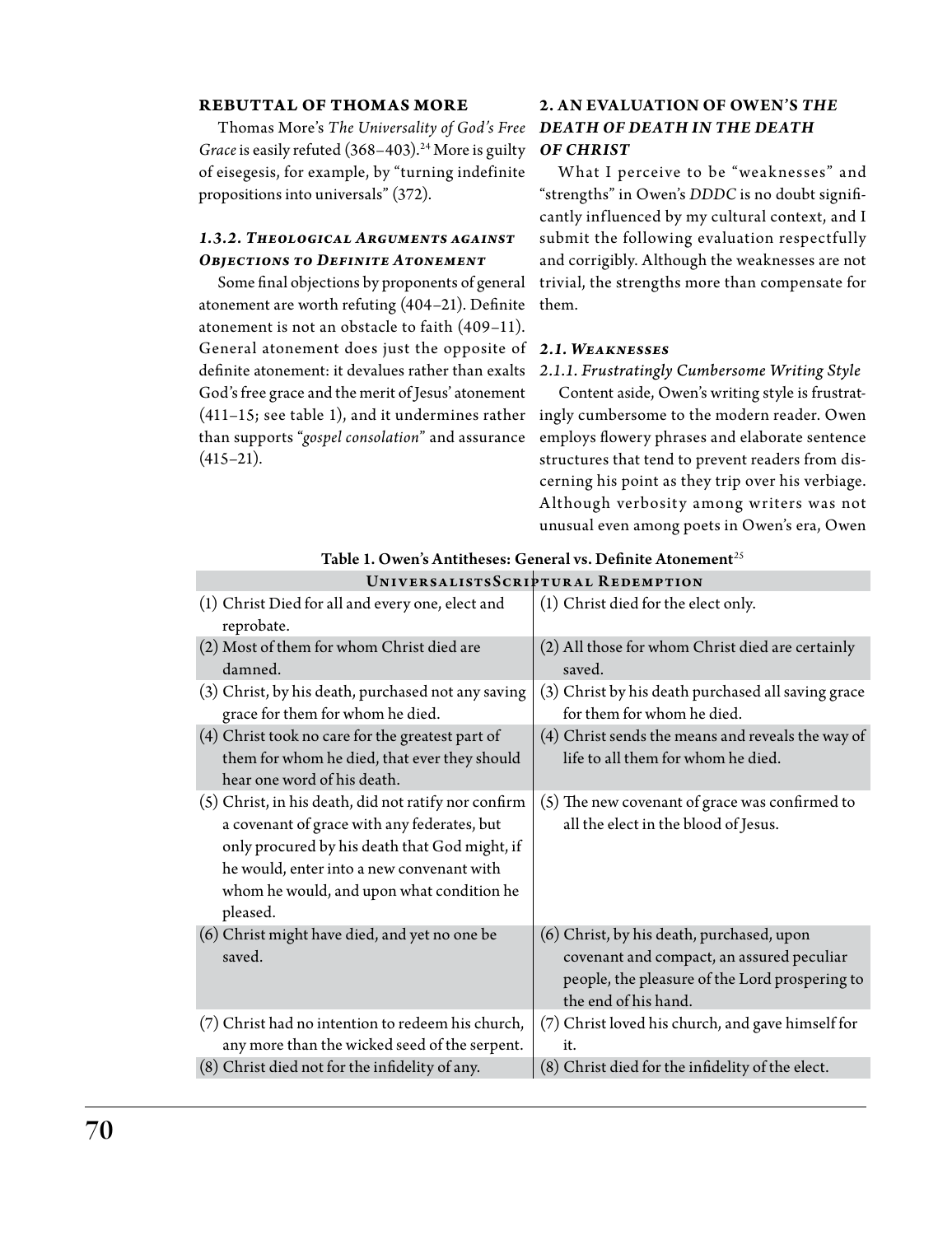seems to excel them all. Even modern readers trying to avoid an unfair anachronistic judgment cannot help but wish that Owen would have followed the classic advice of Strunk and W hite: "Omit of the atonement.) needless words."26

### *2.1.2. Frustratingly Complex Argumentation*

Owen's argumentation is frustratingly complex. *DDDC* does not appeal to most Englishspeaking people today because it addresses a thick, deep, and heavy subject in a dense, complicated, exhausting, repetitive way. It certainly does not read like a compelling novel that one cannot put down. When Owen acknowledges at one point, "A lthough I fear that in this particular I have already intrenched upon the reader's patience" (221), it is hard to disagree with him, both in that instance and in general throughout the volume. $27$ 

### *2.1.3. Overstated Elevation of Definite Atonement's Importance*

General atonement deeply offends Owen because it robs God of his glory for planning, accomplishing, and applying a definite atonement. Owen's elevation of the relative importance of definite atonement, however, is overstated. Packer, for instance, describes *DDDC* as "a polemical piece, designed to show, among other things, that the doctrine of universal redemption is unscriptural and destructive to the gospel."28 "Destructive to the gospel" is strong language that could use qualification,<sup>29</sup> and Owen uses such strong language repeatedly in *DDDC*. 30 I agree with Owen that general atonement is unbiblical, but it is not necessarily heresy.<sup>31</sup> Owen does not call it heresy, but he lacks a single gracious word for it in this regard. I agree with Owen that definite atonement is biblical, but that does not mean that those who hold to general atonement are compromising the gospel. Historic Arminians, Amyraldians, and Calvinists all agree on the fundamentals of the faith, that is, what some would call first-order or first-level doctrines. First-level doctrines are so important that one cannot knowingly deny them and still be a Christian. The extent of the atone-*Free Grace*

ment is decidedly *not* such a doctrine.32 (§3 below elaborates on this by suggesting ways that believers should avoid unhealthy schism over the extent

### *2.1.4. Excessively Uncharitable Rhetoric*

Owen's anti-Arminian and anti-Amyraldian rhetoric is excessively uncharitable. Perhaps some measure of leniency should be extended to Owen since this type of persuasive speaking was less offensive in his historical context. The application for contemporary theologians, however, is that rhetoric such as *ad hominem* and cutting, unkind, derogatory ridicule has no place in Christian argumentation, especially as a characteristic tendency (cf. 2 Tim 2:24–26). Pragmatically, such rhetoric offends rather than persuades one's opponents.<sup>33</sup>

Consider the following examples.34 "Free-will" is "corrupted nature's deformed darling, the Pallas or beloved self-conception of darkened minds" (150). General atonement "seems to us blasphemously injurious to the wisdom, power, and perfection of God, as likewise derogatory to the worth and value of the death of Christ" (159). Some people deny that the people for whom Jesus intercedes are the same people for whom he died, and Owen claims to remove their objections "'as a man removeth dung until it be all gone'" (187), exclaiming, "I cannot be persuaded that any man in his right wits would once propose it" (188). Some propose that Jesus is a double Mediator (a general Mediator for all without exception and a special mediator for some), but this is "so barbarous and remote from common sense,—in substance such a wild, unchristian madness, as contempt would far better suit it than a reply" (189). It is an "uncouth distinction" (190). Based on Heb 2:9; 9:26; John 1:29; and 1 John 2:2, some claim that Jesus is a propitiation for all humans without exception, but these words "have no tolerable sense," making the words of Scripture "wrested and corrupted, not only to the countenance of error, but to bear a part in unreasonable expressions" (198).

Thomas More's argument in *Universality of*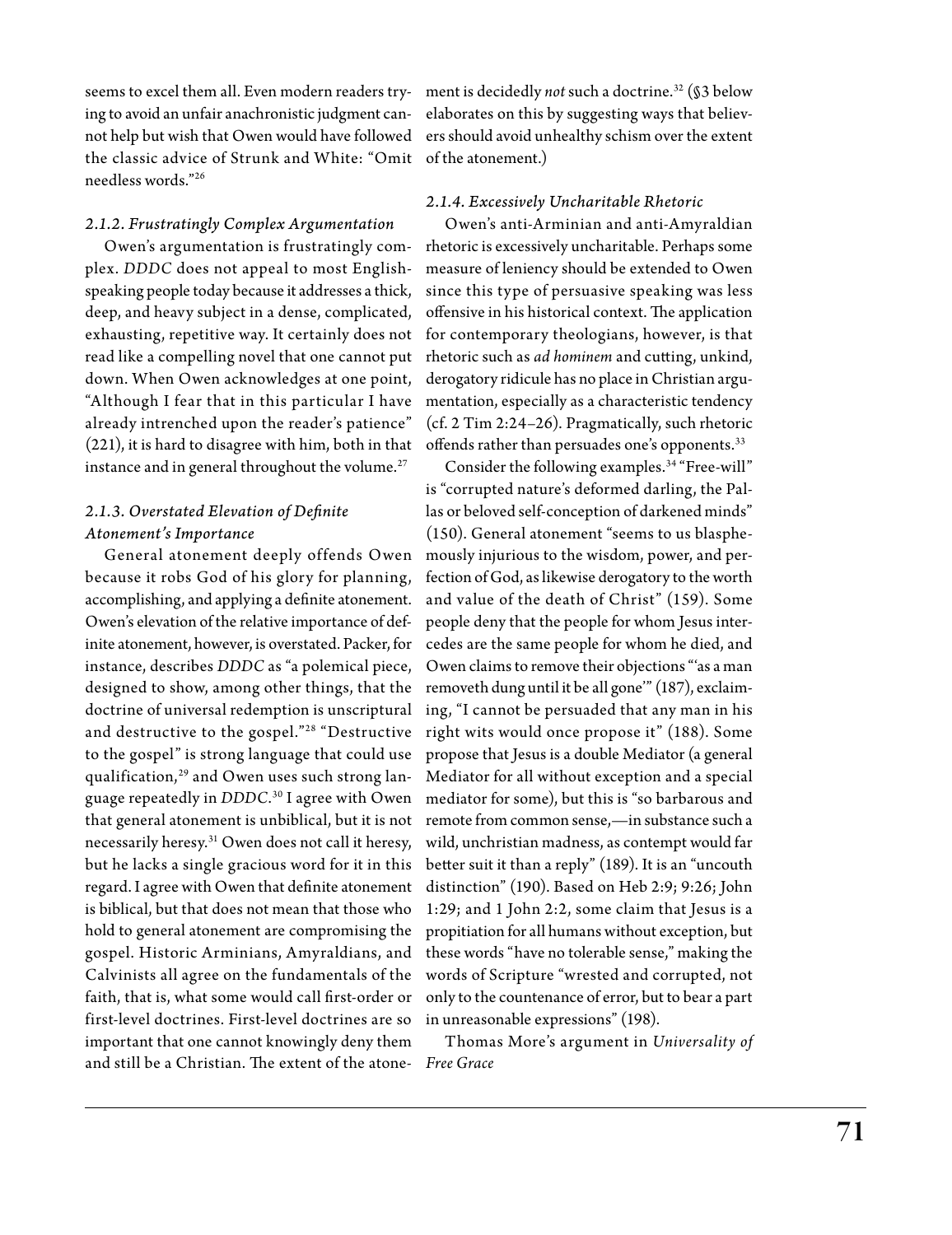serves only to declare with what *copia verborum*  the unlearned eloquence of the author is woven withal; for such terrible names imposed on that which we know not well how to gainsay is a strong argument of a weak cause. When the Pharisees were not able to resist the spirit whereby our Saviour spake, they call him "devil and Samaritan." Waters that make a noise are usually but shallow. It is a proverb among the Scythians, that the "dogs which bark most bite least" (215).

More's words "bear no tolerable sense" (216).

We must be content to view such evasions as these, all whose strength is in incongruous expressions, in incoherent structure, cloudy, windy phrases, all tending to raise such a mighty fog as that the business in hand might not be perceived, being lost in this smoke and vapour, cast out to darken the eyes and amuse the senses of poor seduced souls.... What ... is there to be picked out of this confused heap of words which we have recited? ... What a nothing is that heap of confusion which is opposed to it! (218).

"How blind are they who admire him for a combatant who is skilful only at fencing with his own shadow! and yet with such empty janglings as these, proving what none denies, answering what none objects, is the greatest part of Mr More's book stuffed" (221).

Counter-arguments advanced by adherents of general atonement are "empty clamours" (303), "poison," and "venom" (316) that pervert Scripture and abuse reason (317). Such proponents are "lying in wait to deceive" (316) and "poor pretenders" who "are indeed very children" (317). They are (411; cf. 413) "poor deluded things" who "exceedingly betray their own conceited ignorance, when, with great pomp, they hold out the broken pieces of an old Arminian sophism with acclamations of grace to this *new* discovery (for so they think of all that is new to them)" (311–12; cf. 313; 404). Their argu-

ment that Jesus' dying for the "world" means that he died for all humans without exception "is so weak, ridiculous, and sophistically false, that it cannot but be evident to any one" (318). "A weaker argument, I dare say, was never by rational men produced in so weighty a cause" (319).

Thomas More's argument for general atonement from 2 Pet 3:9 "comes not much short of extreme madness and folly" (348). More argues for a parallel between the extent of Adam's sin and Christ's death: "Never, surely, was a rotten conclusion bottomed upon more loose and tottering principles, nor the word of God more boldly corrupted for the maintenance of any error, since the name of Christian was known" (355). More wrongly calls his arguments "reasons" because they are unreasonable (369). "Such logic is fit to maintain such divinity" (370). He deceives himself and others "for want of logic" that "is exceedingly ridiculous" (374). He employs "the whole Pelagian poison of free-will and Popish merit of congruity, with Arminian sufficient grace, in its whole extent and universality" (381). More's total argument is a "heap of words, called arguments, reasons, and proofs" with a "manner of expression" that is "obscure, uncouth, and ofttimes unintelligible," a "way of inference" that is "childish, weak, and ridiculous," and exegesis that is "perverse, violent, mistaken, through ignorance, heedlessness, and corruption of judgment, in direct opposition to the mind and will of God revealed" in Scripture (403).

"What then, I pray, is this your universal free grace? Is it not universally a figment of your own brains? or is it not a new name for that old idol free-will? ... Are not the two great aims of their free grace to mock God and exalt themselves?"

Finally, Owen's label for definite atonement in Table 1 above, "Scriptural Redemption" (as opposed to labeling advocates of general atonement as "Universalists" [414–15]), is a rather biased label! It reminds one of people who piously take the higher ground by referring to themselves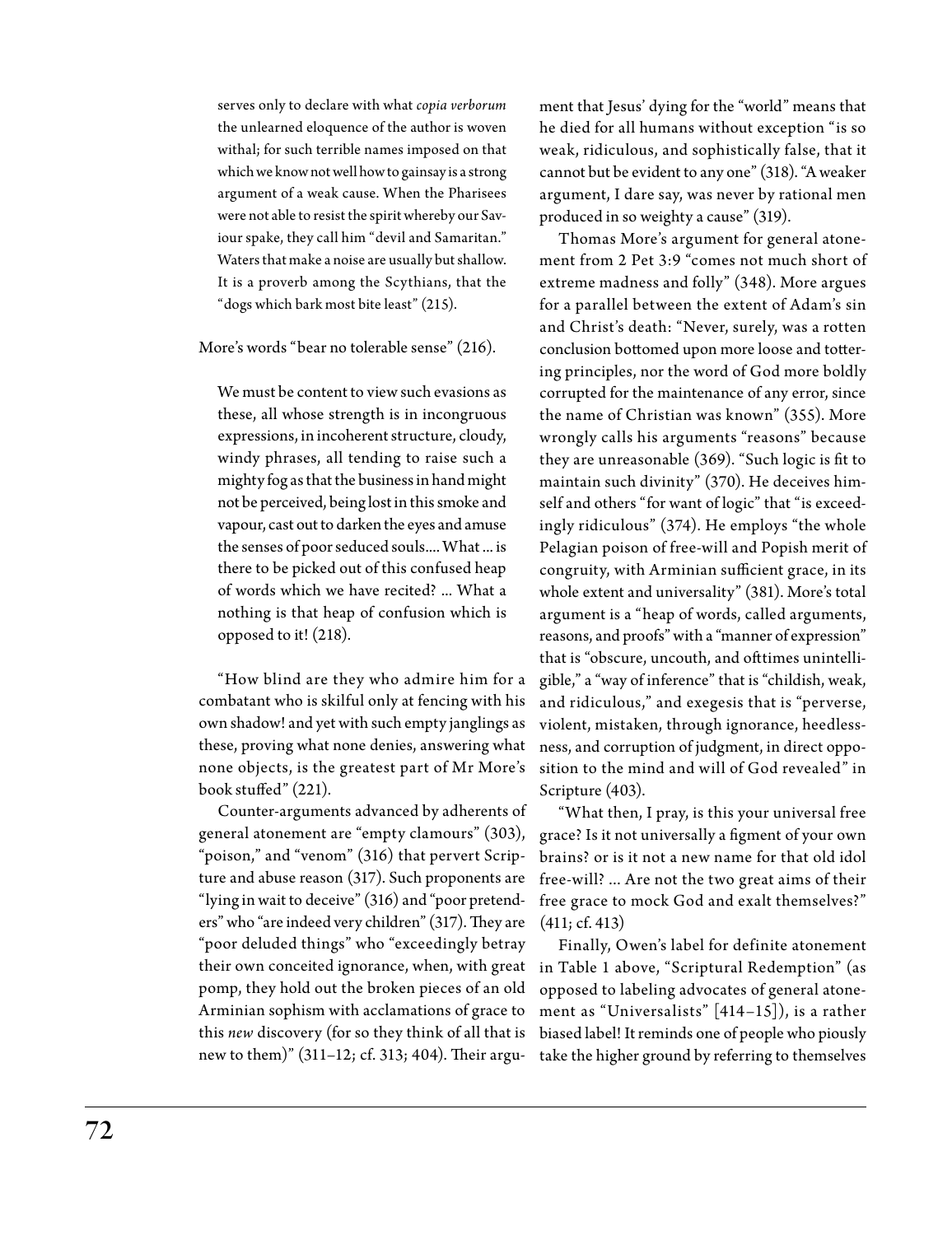as "Biblicists" rather than Arminians or Calvinists. themselves. The first words that drip from Owen's

### *2.1.5. Significantly Improvable Theological Method*

A governing rule for those evaluating a book is to refrain from faulting an author for not writing the book *they* would have written. At the risk of violating that standard, I would suggest that Owen's theological method is significantly improvable.

The theological disciplines break down into at least five categories: exegesis, biblical theology (BT), historical theology (HT), systematic theology (ST), and practical theology (PT). Shrewd theologians employ a theological hermeneutic that recognizes the complex interrelationships between these disciplines, while recognizing that they build on one another with exegesis as the foundation.35 *DDDC* employs exegesis and ST almost exclusively with very little BT,  $HT$ ,  $36$  or PT. Consequently, Owen's ST conclusions, which are superb, are often based on the assumed meaning of proof-texts rather than proven exegesis.37 His ST conclusions could be significantly fortified with a more rigorous theological method, particularly by giving more attention to  $BT.^38$  This is not to charge Owen with being an un-shrewd theologian who fails to recognize BT, HT, and PT.<sup>39</sup> Rather, it highlights a methodological area that, if improved, could significantly strengthen his thesis.

### *2.2. Strengths*

### *2.2.1. Sober and Passionate Preoccupation with Scripture*

Foundational to Owen's theological method is his recognition that Scripture is the final authority.40 Consequently, *DDDC* is soberly and passionately preoccupied with Scripture, text after text after text.

Owen's original work could never be a bestseller in a culture like contemporary America, where Christian bookstores are stocked with psychological self-help books that aim to make money by making individuals feel better about

pen in the preface create a mood of sobriety that DDDC maintains: "READER, If thou intendest to go any farther, I would entreat thee to stay here a little. If thou art, as many in this pretending age, *a sign or title gazer*, and comest into books as Cato into the theatre, to go out again,—thou hast had thy entertainment; farewell!" (149).

Piper remarks, "Owen loves the cross and knows what happened there better than anyone I have read."41 This is the case in *DDDC* as in Owen's other writings. *DDDC* considers what Scripture says about the extent of the atonement and evidences Owen's consuming preoccupation with (i.e., meditation on) Scripture. The result is that *DDDC*, although polemical, has rich devotional value. It is worshipful. Owen stands amazed at the foot of the cross and marvels at how big God is and how small humans are. He exalts God's rich love and wisdom. And he is deeply offended that others would denigrate one bit of God's glory that he deserves for designing the atonement efficiently for particular people.

### *2.2.2. Appropriate and Commendable Use of Logic*

God is not irrational, and he expects believers to be rational when interpreting and applying his revelation.42 Logic is occasionally necessary for arriving at conclusions that are not explicit in the text such as God's tri-unity or Jesus' two natures united in one person without division. Jesus himself expected the Sadducees to use such logic with reference to the resurrection (Matt 22:31–32). Owen appropriately and commendably uses "sound or restored reason"43 to "connect the dots" to defend definite atonement exegetically and systematically.44 *DDDC* "is a masterpiece in the subordinate use of logic in theology, where valid consequences are granted."45

## *2.2.3. Relatively Thorough and Cumulatively Convincing Argument*

Although *DDDC* is exhausting to read, it is also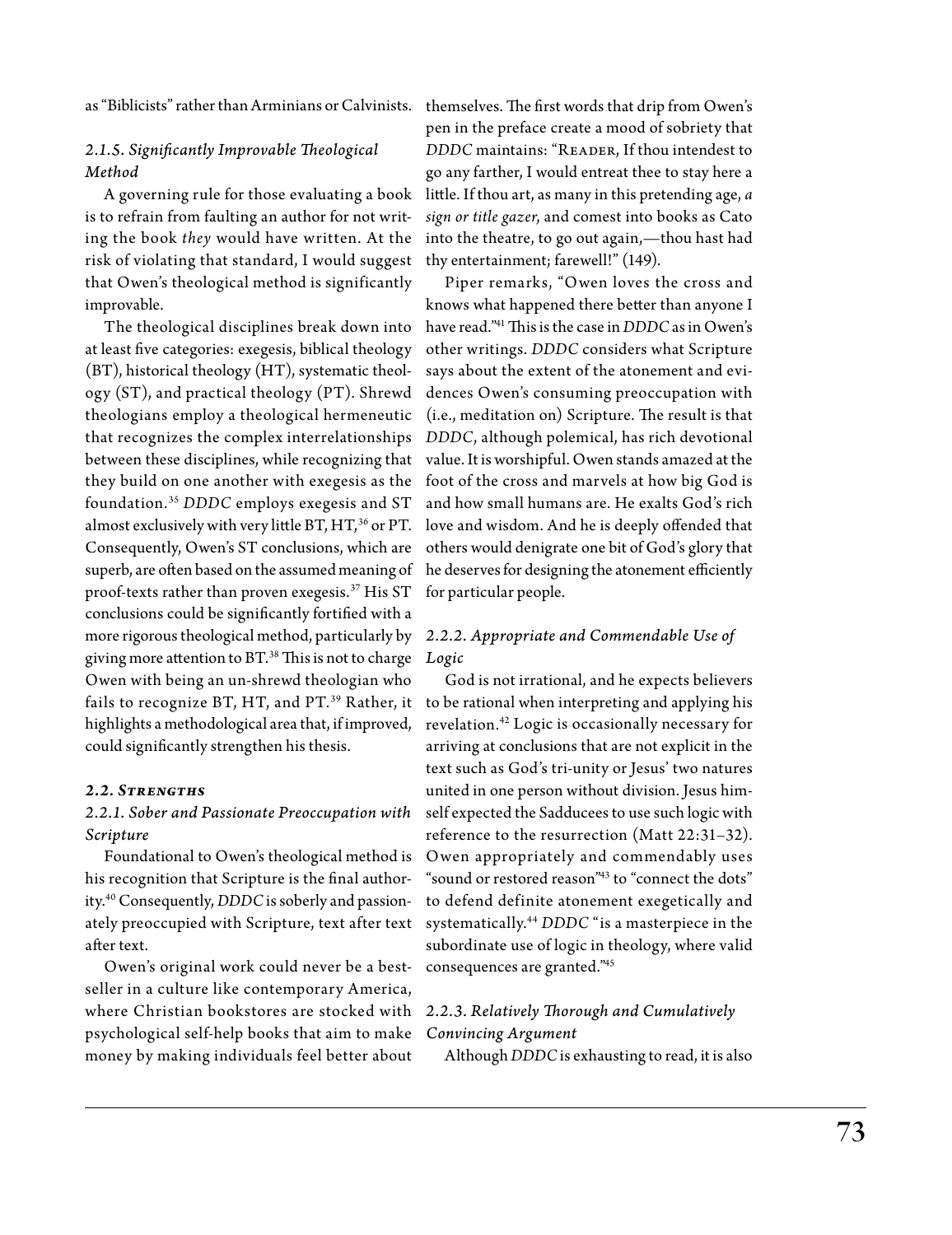exhaustive; it remains the most thorough defense of definite atonement in print over 360 years after Owen penned it. Owen's repeated piling of argument on top of argument creates a cumulative case that is convincing.46

### **3. APPLICATION: TEN PRACTICAL Suggestions to Believers for Avoiding Unhealthy Schism over the Extent of the Atonement**

It is an understatement to say that the extent of the atonement can be a controversial issue among Christians. Unfortunately, the doctrine of the extent of the atonement is often inflammatory, and there are many ways to create unhealthy schism over it. Regardless of whether believers hold to general or definite atonement, they can hold to their position in an unhealthy, divisive way. The ing their position in a way that does not meaningfollowing practical applications suggest errors that believers should avoid for the sake of unity in Christ's body.

(1) Believers should avoid uncharitably denigrating other positions, including both the proponents and their arguments.<sup>47</sup> Christian conversations and debates should be characterized by respect and graciousness. Intramural arguments among Christians are not merely between fellow human beings created in God's image, but 14:15; 1 Cor 8:11).

(2) Believers should avoid setting up and tearing down "straw men," but instead represent the position of others so accurately that adherents of that position are satisfied with the representation. For example, if a Calvinist is disagreeing with Amyraldism, the Calvinist should describe Amyraldism in a way that an Amyraldian would not find objectionable. This requires doing one's homework by carefully reading the best literature by proponents of other views. One of the most common straw men for definite atonement, for example, is that it eliminates the need for evangelism—a charge overwhelmingly rebutted, not only in Owen's

*DDDC*, but also historically in the works of other Calvinists such as Jonathan Edwards (1703–1758), George Whitefield (1714–1770), William Carey (1761–1834), Charles Haddon Spurgeon (1834– 1892), David Martyn Lloyd-Jones (1899–1981), and John Piper (1946– ).

(3) Believers should avoid viewing other positions as heresy,<sup>48</sup> distinguishing them from the extremes of both universalism and hyper-Calvinism. Universalism affirms that all humans without exception eventually will be saved and denies the existence of eternal punishment.<sup>49</sup> Hyper-Calvinism excessively maximizes God's sovereignty and minimizes human responsibility with the result that there is no need for evangelism.<sup>50</sup> Both are grave errors, but Arminianism, Amyraldism, and Calvinism are guilty of neither.

brothers and sisters "for whom Christ died" (Rom blurs distinctions and, therefore, is unhelpful to (4) Believers should avoid insufficiently definfully contrast with other positions. Specifically, they should not define their position with the phrase "sufficient for all, efficient for the elect" unless they carefully define every word in the phrase and show how their view contrasts with other positions. Arminians, Amyraldians, and Calvinists alike have used that elastic phrase to describe their position, resulting in confusion rather than clarity and precision.<sup>51</sup> Although the phrase may defuse tensions in many situations, it use for defining a position.

> (5) Believers should avoid piously claiming that their view is the result of BT and not ST. All positions involve ST because they use logic to correlate biblical texts in order to answer the question, "What does the whole Bible teach about the extent of the atonement?" The answer to this question reflects tensions in other doctrines (See Table 2).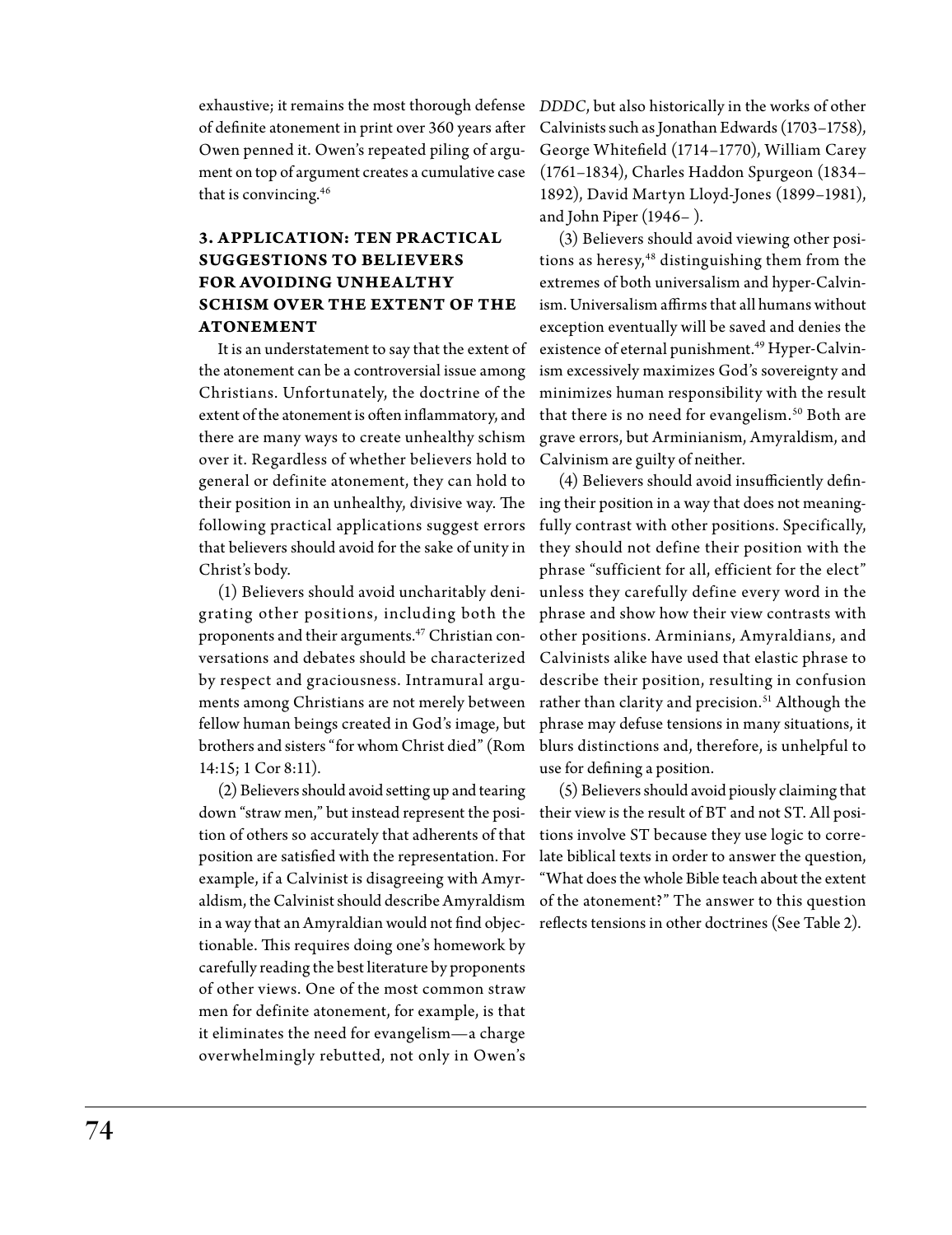| <b>DOCTRINE</b>                   | <b>TENSION</b>                       | <b>EXPLANATIONS TO RESOLVE THE TENSION</b>   |
|-----------------------------------|--------------------------------------|----------------------------------------------|
| God's<br>Tri-Unity                | A. There is one God.                 | Arians (e.g., Jehovah's Witnesses) deny A.   |
|                                   | B. Three persons are called God.     | Tritheists deny B.                           |
|                                   | C. Those three persons are distinct. | Modalists and Sabellians deny C.             |
| Christ's<br>person                | A. Christ is fully God.              | Ebionites and Arians deny A.                 |
|                                   | B. Christ is fully human.            | Gnostics/Docetists and Appollinarians        |
|                                   |                                      | deny B.                                      |
|                                   | C. Christ is one person.             | Nestorians deny C.                           |
| The                               | A. God is all-good                   | Some Calvinists (e.g., Gordon Clark)         |
|                                   |                                      | qualify A.                                   |
|                                   | B. God is all-powerful and all-wise. | Finitists (e.g., Edgar S. Brightman) deny B. |
| problem<br>of evil                | C. Evil exists.                      | Pantheists (e.g., Benedict Spinoza)          |
|                                   |                                      | and adherents of Mary Baker Eddy's Christian |
|                                   |                                      | Science deny C.                              |
| The extent<br>of the<br>atonement | A. The atonement is universal.       | Calvinists qualify A.                        |
|                                   | B. The atonement is effectual.       | Arminians deny B, and Amyraldians deny or    |
|                                   |                                      | qualify B.                                   |
|                                   | C. Only some people will be saved.   | Universalists deny C.                        |

Table 2. Doctrinal Tensions $52$ 

With reference to the extent of the atonement, like Owen's *DDDC*, I would qualify A (in Table 2) by saying that the atonement is (1) unlimited in its sufficiency, value, and availability and (2) definite in its intention, accomplishment, and application. The adjective "universal" (not "unlimited") in the sense of "all without distinction" genuinely and adequately modifies "intention, accomplishment, and application" in a manner consistent with scriptural usage. Calvinists, Arminians, and Amyraldians all "limit" the atonement: Calvinists limit its extent, and the others limit its efficacy.

The point is that each "system" or approach to the extent of the atonement seeks to resolve apparent tensions in Scripture. From the Amyraldian/ Arminian perspective, those who deny an unlimited atonement do not satisfactorily account for A. From the Calvinist perspective, those who deny a definite atonement do not satisfactorily account for B. This is not as simple as saying that definite atonement is ST and that general atonement is BT. Both positions involve ST.

of the atonement out of proportion. This doctrine NASB).<sup>58</sup> Absolute negative language clarifies in

is not necessarily<sup>53</sup> at the heart of the gospel, nor is it the primary facet of the atonement that Scripture emphasizes.<sup>54</sup> Arminians, Amyraldians, and Calvinists agree on the atonement's (1) universal availability to all without distinction, (2) definite application to all who repent and believe, and (3) infinite merit or sufficiency to save all humans without exception.<sup>55</sup> Whether one holds to definite or general atonement, it is a mistake to magnify a position's distinguishing features to the neglect of other doctrines that are much more significant and clear in Scripture.

(6) Believers should avoid blowing the extent sons, and *not one* of them is left" (2 Sam 13:30 Scripture could be more explicit regarding the extent of the atonement.<sup>56</sup> For example, Scripture distinctly emphasizes the universality of human sinfulness by using language that is more precise and is unequivocally unlimited, extending to all humans without exception.<sup>57</sup> Perhaps the most effective way to communicate this through language is with absolute negatives, which are indisputably clear and unambiguously inclusive. For example, "Absalom has struck down *all* the king's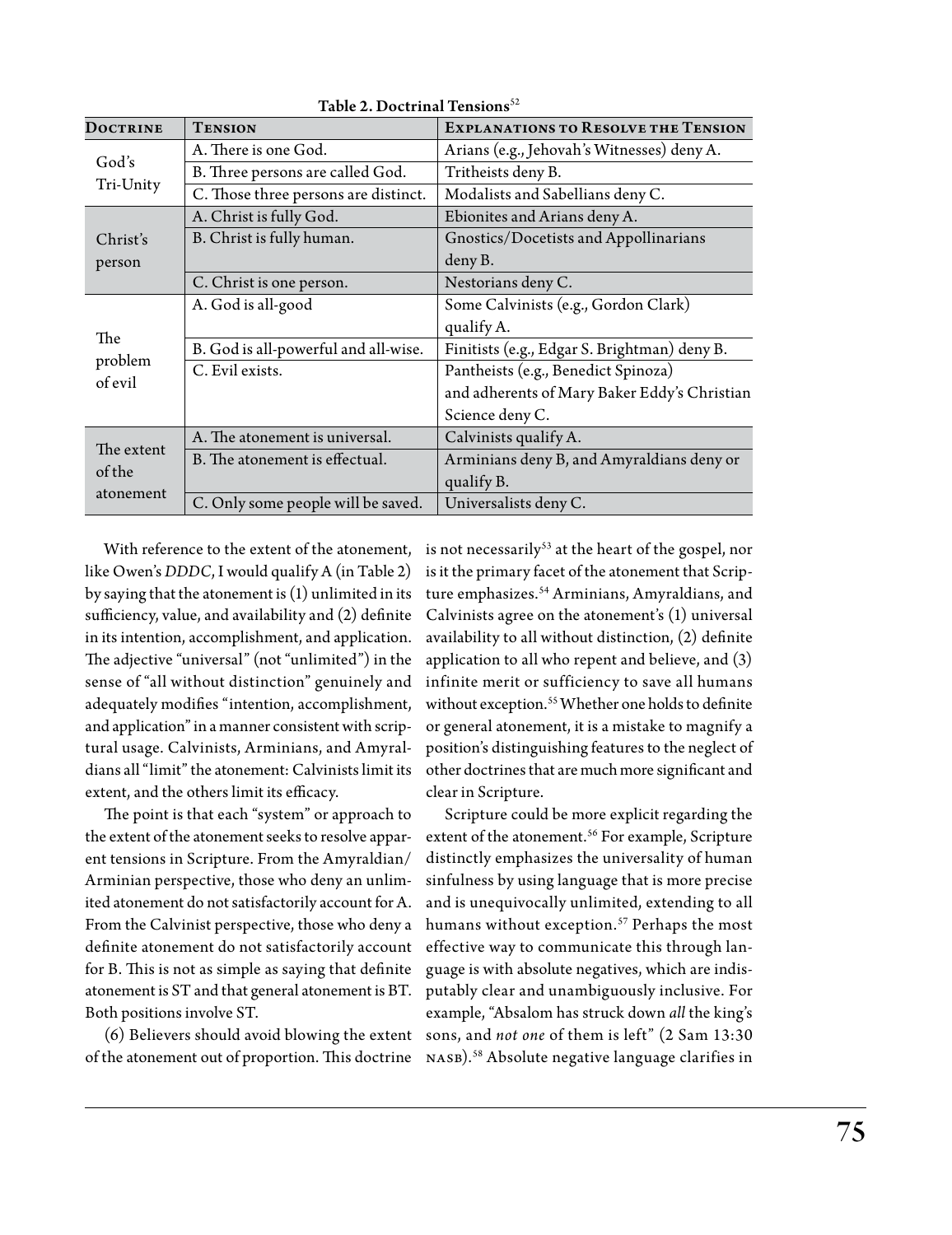order to avoid misunderstanding and emphasizes universality without exception. That is why when without exception is sinful, he expresses it with absolute negatives: "There is *none* righteous, *not even one;* ... *all* have turned aside, *together they* have become useless; there is *none* who does good, there is *not even one*" (Rom 3:10, 12 NASB).<sup>59</sup> This language is indisputably unambiguous. God could use this type of language with reference to the extent of the atonement, but he does not. God **Conclusion** has not stressed an unlimited nature of the extent of the atonement like he has the doctrine of sin. Scripture could say, "Christ died for *x* (e.g., "all humans" or "the whole world"); there is *not one* human for whom Jesus did not die." That would be a strong case for general atonement.

(7) Believers should avoid criticizing evangelistic appeals to unbelievers that say "God loves you"60 or "Jesus died for you." A Calvinist can tell unbelievers, "Jesus died for you," because unbelievers generally understand the conjunction "for" in that sentence to mean that the benefits of Jesus' death are available if they repent and believe.<sup>61</sup>

(8) Believers should avoid requiring adherence to their view when flexibility is appropriate. For example, a Reformed seminary that adheres to the Westminster Confession of Faith as its doctrinal statement is not likely to hire a professor who holds to general atonement, nor is an Arminian seminary likely to hire a professor who holds to definite atonement—and rightly so. There is something healthy, however, about a conservative evangelical seminary that allows flexibility on this issue as long as professors hold their view in a nonschismatic, non-crusading way. The same applies with reference to membership requirements for local churches.

(9) Believers should avoid giving the impression that complete understanding is possible regarding the extent of the atonement. They should play the "mystery" card neither too early nor late, recognizing that the pinnacle of doxology is praising God for being infinitely greater than finite minds can ever comprehend (Rom 11:33–36; cf. Deut 29:29).

God wants to emphasize that every single human tion with sinful pride. The cross of Christ is cen-(10) Believers should avoid holding their positral to the Christian faith, and those discussing issues inseparably related to the cross are "on holy ground" that should be profoundly humbling. Carl F. H. Henry asked precisely the right question: "How on earth can anyone be arrogant when standing beside the cross?"62

Owen's *DDDC* is a constructive and polemical defense of definite atonement. Its thesis is that the Trinity planned, accomplished, and applied the atonement for only the elect. Books 1–2 argue for definite atonement; Book 3 argues against general atonement; and Book 4 argues against objections to definite atonement.

Unfortunately, *DDDC* has (1) a frustratingly cumbersome writing style, (2) complex argumentation that is challenging to follow at times, (3) an overstatement of definite atonement's importance, (4) divisive, uncharitable rhetoric, and (5) a theological method that is significantly improvable. Its strengths, however, are more formidable: it is (1) soberly and passionately preoccupied with Scripture, (2) appropriately and commendably logical, and (3) relatively thorough and cumulatively convincing.

Packer is right: Owen addressed the extent of the atonement with unique comprehensiveness, requiring that any who addresses the subject must deal with *DDDC*. 63 But Owen's *DDDC* is not the final word on definite atonement.

### **ENDNOTES**

- 1 Special thanks to D. A. Carson, Graham Cole, Phil Gons, and Robert Yarbrough for examining this essay and sharing insightful feedback.
- 2 Many Calvinists explain NT passages containing the word "all" or "world" (e.g., 1 John 2:2) by distinguishing between "all humans without distinction" and "all humans without exception." The former phrase, they believe, is often the best contextual explanation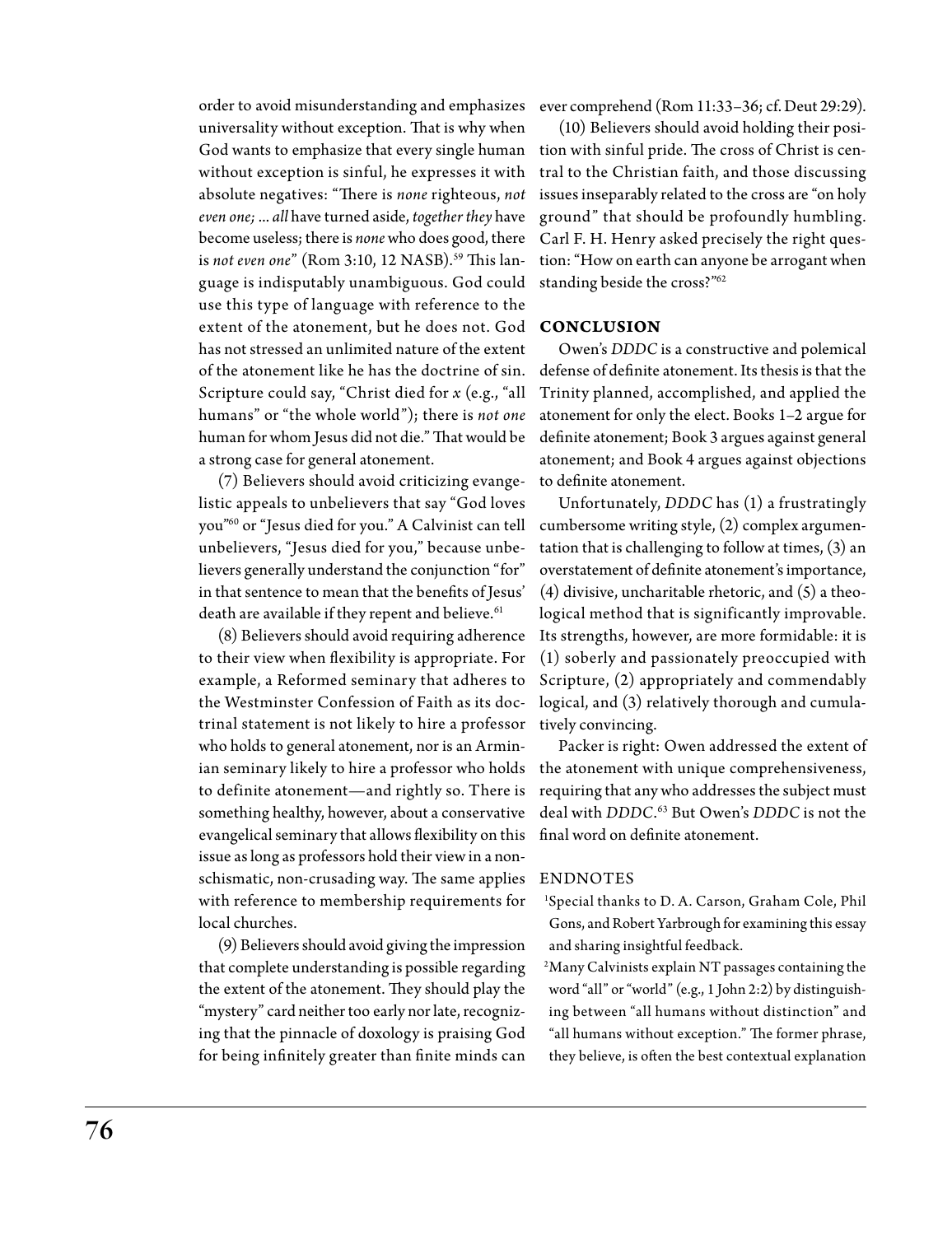of such passages, which refer to all kinds of humans without distinction to geography, ethnicity, and/or chronology.

 $\rm{^{3}This}$  essay uses the adjectives "definite" and "general" as labels for the major atonement positions rather than the misleading adjectives "limited" and "unlimited." Cf. Roger R. Nicole, "The Case for Definite Atonement," *Journal of the Evangelical Theological Society* 10 (1967): 200; idem, "Particular Redemption," in *Our Savior God: Man, Christ, and the Atonement: Addresses Presented to the Philadelphia Conference on Reformed Theology, 1977–1979* (ed. James Montgomery Boice; Grand Rapids: Baker, 1980), 169; D. A. Carson, *The Difficult Doctrine of the Love of God* (Wheaton: Crossway, 2000), 73–74; James Montgomery Boice and Philip Graham Ryken, *The Doctrines of Grace: Rediscovering the Evangelical Gospel* (Wheaton: Crossway, 2002), 113–14.

4 Three notes of clarification are in order: (1) The three major views presented above are admittedly painted with a broad brush since each view has its own subdivisions with distinctive nuances. (2) Some four-point (or four-and-a-half-point) Calvinists are not Amyraldians because they reject hypothetical universalism. (3) Amyraldism is a subdivision of Calvinism, so Amyraldians are Calvinists. This essay pragmatically distinguishes the Amyraldian view of the atonement as distinct from the Calvinist view as delineated above. Cf. B. B. Warfield's taxonomy of Calvinists in *The Plan of Salvation* (rev. ed.; Grand Rapids: Eerdmans, 1980), 87–104, 111–12. Warfield asserts that although Amyraldism "is a recognizable form of Calvinism," it "is not therefore necessarily a good form of Calvinism, an acceptable form of Calvinism, or even a tenable form of Calvinism. For one thing, it is a logically inconsistent form of Calvinism and therefore an unstable form of Calvinism.... Post-redemptionism is logically inconsistent Calvinism" (93–94). Amyraldism is "bad Calvinism" (96).

5 In this essay, citations of *DDDC* are from vol. 10 of *The Works of John Owen* (ed. William H. Goold; 1850–53; repr., Carlisle, PA: Banner of Truth, 1967), 139–428. (One may locate these citations in the edition that Banner of Truth published separately in 1958 by subtracting 112.) References to page numbers generally occur in the body (in parentheses), not footnotes. All italicized words in direct quotations reproduce the emphasis in the original. Outdated grammar and punctuation appear verbatim as well.

6 The below citations of Packer's "Introduction" are from "'Saved by His Precious Blood': An Introduction to John Owen's *The Death of Death in the Death of Christ*," in Packer's *A Quest for Godliness: The Puritan Vision of the Christian Life* (Wheaton: Crossway, 1990), 125–48, 344–46. Throughout *A Quest for Godliness*, Packer repeatedly gives tribute to Owen out of thankfulness to God for this gift to the church. See, e.g., 12–13, 81, 191–94.

7 Packer, "Introduction," 136.

8 John Piper, *Contending for Our All: Defending Truth and Treasuring Christ in the Lives of Athanasius, John Owen, and J. Gresham Machen* (The Swans Are Not Silent 4; Wheaton: Crossway, 2006), 77–78. Piper elaborates, "If you want the best statement on this doctrine [i.e., definite atonement] go to Owen himself, *The Death of Death in the Death of Christ*" (78 n. 1).

 $\rm{^9}R$ oger Nicole similarly states, "If you want full argumentation for it [i.e., definite atonement], I cannot recommend anything better than *The Death of Death in the Death of Christ* by John Owen" ("Particular Redemption," 169).

- 10Cf. Jack N. Macleod, "John Owen and the Death of Death," in *"Out of Bondage": Papers Read at the 1983 Conference* (London: Westminster Conference, 1984), 70; R. K. McGregor Wright, *No Place for Sovereignty: What's Wrong with Freewill Theism* (Downers Grove: InterVarsity, 1996), 153–54.
- 11David N. Steele, Curtis C. Thomas, and S. Lance Quinn, *The Five Points of Calvinism Defined, Defended, and Documented* (2d ed.; Philadelphia: Presbyterian & Reformed, 2004), 131.
- 12Robert L. Reymond, *A New Systematic Theology of the Christian Faith* (2d ed.; Nashville: Nelson, 2001), 1140.
- <sup>13</sup>To better understand Owen, his historical context, and his theological framework, see Carl R. Trueman, "Owen, John," in *Biographical Dictionary of Evangeli-*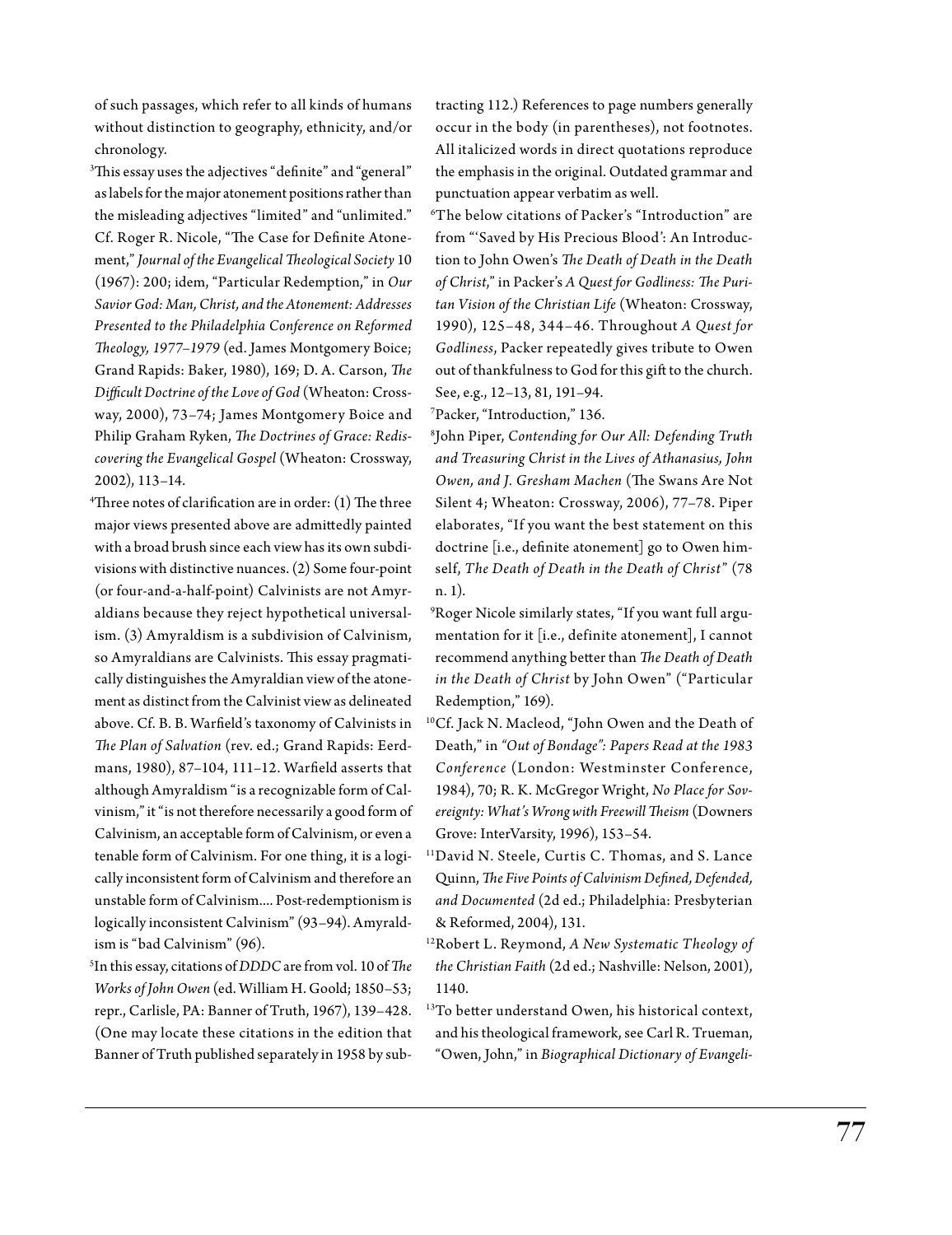*cals* (ed. Timothy Larsen, David W. Bebbington, and Mark A. Noll; Downers Grove: InterVarsity, 2003), 494–98; idem, *The Claims of Truth: John Owen's Trinitarian Theology* (Carlisle, UK: Paternoster, 1998); idem, *John Owen: Reformed Catholic, Renaissance Man* (Great Theologians Series; Burlington, Vt.: Ashgate, 2007); Justin Taylor, www.JohnOwen. org; Dewey D. Wallace, "The Life and Thought of John Owen to 1660: A Study of the Significance of Calvinist Theology in English Puritanism" (Ph.D. diss., Princeton University, 1965); Peter Toon, *God's Statesman: The Life and Work of John Owen: Pastor, Educator, Theologian* (Grand Rapids: Zondervan, 1971); Sarah Gibbord Cook, "A Political Biography of a Religious Independent: John Owen, 1616–83" (Ph.D. diss., Harvard University, 1972); Sinclair B. Ferguson, *John Owen on the Christian Life* (Carlisle, Pa.: Banner of Truth, 1987); Richard M. Hawkes, "The Logic of Grace in John Owen, D.D.: An Analysis, Exposition, and Defense of John Owen's Puritan Theology of Grace" (Ph.D. diss., Westminster Theological Seminary, 1987); Alan Spence, "John Owen and Trinitarian Agency," *Scottish Journal of Theology*  43 (1990): 157–73; Packer, *A Quest for Godliness*, see esp. 81–96, 125–48, 191–218; Robert W. Oliver, ed., *John Owen: The Man and His Theology: Papers Read at the Conference of the John Owen Centre for Theological Study, September 2000* (Phillipsburg, N.J.: Presbyterian & Reformed, 2002); Sebastian Rehnman, *Divine Discourse: The Theological Methodology of John Owen* (ed. Richard A. Muller; Texts and Studies in Reformation and Post-Reformation Thought; Grand Rapids: Baker, 2002); Piper, "Communing with God in the Things for Which We Contend: How John Owen Killed His Own Sin W hile Contending for the Truth," in *Contending for Our All*, 77–113; Kelly M. Kapic, *Communion with God: The Divine and the Human in the Theology of John Owen* (Grand Rapids: Baker, 2007), esp. 15–34, 131–32.

<sup>14</sup>For evaluations of Owen's view of the atonement, see Alan C. Clifford, "John Owen (1616–83)," in *Atonement and Justification: English Evangelical Theology 1640–1790: An Evaluation* (Oxford: Clarendon, 1990), 2–16; Kenton D. Spratt, "The Cross Saves: John Owen's Case for Limited Atonement and Its Critics" (MCS. thesis, Regent College, 1992); Neil Andrew Chambers, "A Critical Examination of John Owen's Argument for Limited Atonement in *The Death of Death in the Death of Christ*" (Th.M. thesis, Reformed Theological Seminary, 1998); Trueman, *John Owen: Reformed Catholic, Renaissance Man*, 91–92.

- 15Packer clarifies, "Strictly speaking, the aim of Owen's book is not defensive at all, but constructive. It is a biblical and theological enquiry; its purpose is simply to make clear what Scripture actually teaches about the central subject of the gospel—the achievement of the Saviour" ("Introduction," 134). Trueman agrees that *DDDC* "is not a treatise about the limitation of the atonement as such. Rather, as James Packer observes, it is a piece of positive theological construction primarily aimed at establishing the efficacy of Christ's death for the salvation of the elect. The extent of the atonement, while providing the initial reason for writing, is actually part of a much bigger question, that of whether Christ died simply to make salvation possible or to make it actual. In this context, limitation of the atonement can, on one level, be seen as an inference from other doctrines: if the death of Christ is efficacious for salvation, then those who do not come to enjoy that salvation cannot be numbered among those for whom Christ died" (*Claims of Truth*, 185–86).
- 16Owen subdivides each of the four books into chapters followed by roman numerals, Arabic numbers, and spelled-out numbering ("First," "Second," "Third," etc.). What follows does not reproduce his elaborate logic in exactly this same form but instead attempts to distil and paraphrase his principal arguments. Also, due to space limitations, these paraphrases often do not cite strings of supporting Scripture quotations. For more thorough summaries of large portions of *DDDC*, see Spratt, "Cross Saves," 17–115, 185–234; Chambers, "Critical Examination," 30–110. Cf. Packer's concise summary ("Introduction," 135–36) and analytical outline in Banner of Truth's 1959 edition of *DDDC* (26–31). Packer's analytical outline is available as a PDF at http://www.johnowen.org/media/ packer\_death\_of\_death\_outline.pdf.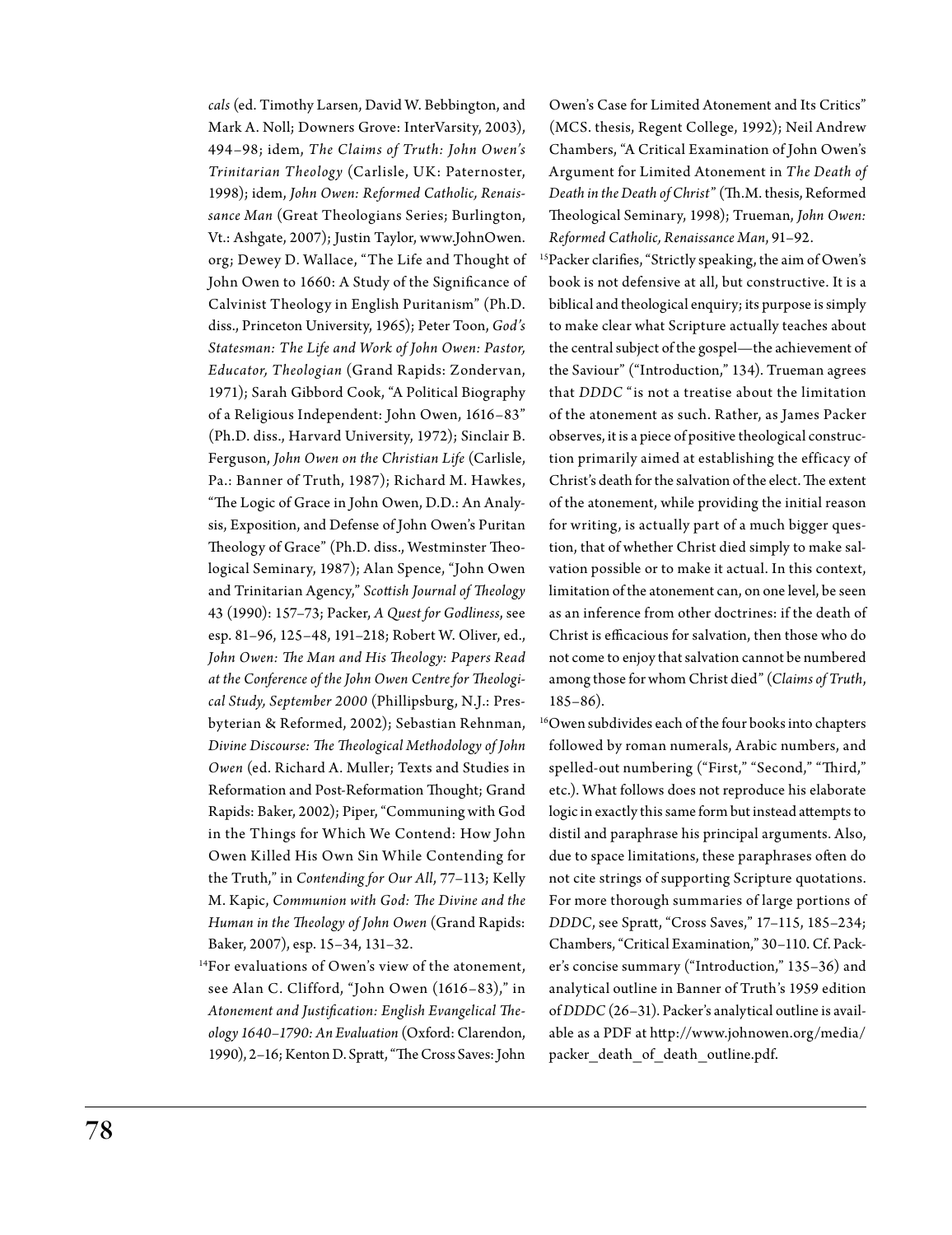- 17Trueman (*Claims of Truth*, 185–226, 233–40) places this within the broader context of Owen's theology to explain "the basic structures that inform Owen's understanding of Christ's priesthood: doctrinally, the Trinitarian determination of the office of Mediator; biblically and historically, the contextualization of Christ's ministry against the backcloth of Old Testament teaching on priests and priesthood. The obvious inference of this, and one which pervades Owen's work, is that the death of Christ cannot be understood in isolation but must be understood within the framework of mediation which is defined by the covenant of redemption and the threefold office, particularly that part which refers to Christ's priesthood" (196–97).
- <sup>18</sup>A better illustration is medicine carefully prescribed by a doctor for a specific individual.
- <sup>19</sup>This is what Calvinists who are sympathetic with Owen mean when they say that the atonement is "sufficient for all." Its design is limited to specific persons, but its value is unlimited. Calvinism and Amyraldism disagree with reference to the atonement's design, not its intrinsic value.
- 20See Trueman, "The Nature of Satisfaction" and "The Role of Aristotelian Teleology in Owen's Doctrine of Atonement," chap. 5 and appendix 1 in *Claims of Truth*, 199–226, 233–40.
- 21Owen lists ten principles, but several overlap (2 and 4; 3, 8, and 9).
- 22"Wire-drawn" means "drawn out to a great length or with subtle ingenuity; fine-spun; elaborately subtle, ingenious, or refined" (*Oxford English Dictionary*).
- <sup>23</sup>This brief survey does not trace Owen's exegetical arguments in detail.
- 24Owen's exhaustive reply, which rebuts ch. 20 of More's work, is not traced in detail here. Though not unimportant, this section of *DDDC* probably has the least contemporary relevance. Packer explains, "More's exposition seems to be of little intrinsic importance; Owen, however, selects it as the fullest statement for the case for universal redemption that had yet appeared in English and uses it unmercifully as a chopping-block. The modern reader, however, will probably find it convenient to skip the sections

devoted to refuting More (I:viii, the closing pages of I:iii and IV:vi) on his first passage through Owen's treatise" ("Introduction," 147).

- <sup>25</sup>This table reproduces verbatim what appears in *DDDC* (414–15).
- 26William Strunk Jr., *The Elements of Style* (4th ed.; rev. E. B. White; Boston: Allyn and Bacon, 2000), 23. They explain, "Vigorous writing is concise. A sentence should contain no unnecessary words, a paragraph no unnecessary sentences, for the same reason that a drawing should have no unnecessary lines and a machine no unnecessary parts. This requires not that the writer make all sentences short, or avoid all detail and treat subjects only in outline, but that every word tell" (23).
- 27Packer concedes that Owen's writing style and argumentation are difficult, particularly in *DDDC*, yet he gamely insists that the reader's challenging, if not tortuous, labor is abundantly rewarding (*Quest for Godliness*, 84, 147, 194).
- 28"Introduction," 125; cf. 126–30, 133–34, 137.
- 29Granted, Packer does not say that it "destroys the gospel." By "destructive," he likely means that the *implications* of universal redemption cannot logically or Scripturally cohere with a substitutionary atonement. 30Cf. §2.1.4.
- $31$ Heresy may be defined in three broad ways:  $(1)$  any theological error, that is, teaching that is incorrect to any degree; (2) divisive theological error, that is, teaching that is both incorrect to any degree and especially divisive; or (3) extreme theological error, that is, teaching that denies essential elements of the gospel. The first type of "heresy" is merely inaccurate; the second is both inaccurate and destructive to the body of Christ; the third is both inaccurate and damning. A Christian can hold to the first and even the second, but not to the third. The third definition essentially combines all three definitions because extreme theological error is errant by definition and divisive by nature. Theologians have generally used "heresy" in accordance with the third definition, i.e., when a person deliberately chooses to reject fundamental biblical truth and accept and propagate extreme theological error. In this sense general atonement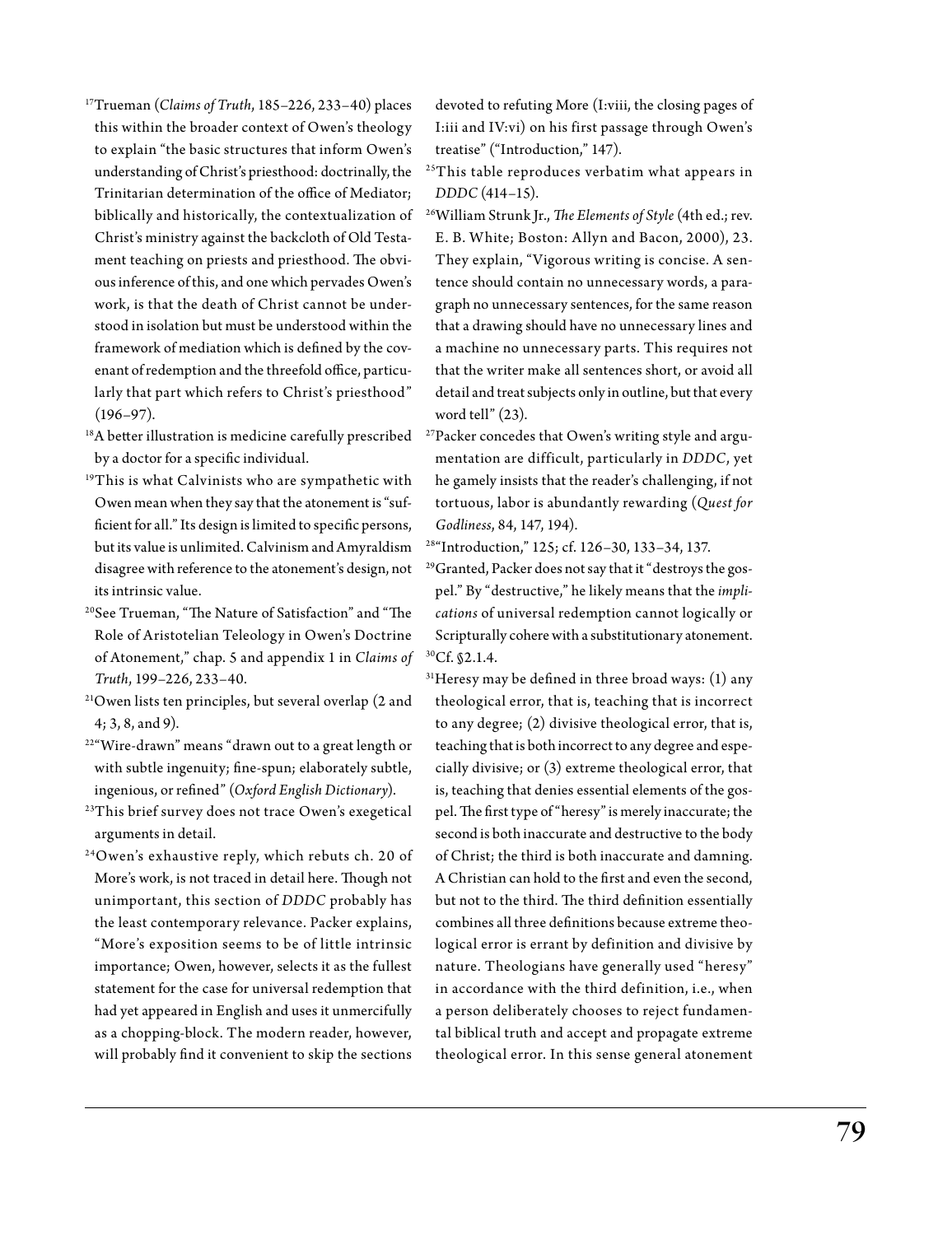is not necessarily heresy. (The word "necessarily" is important because in some cases general atonement is foundational to a heretical, gospel-denying synthesis such as universalism.) Cf. Alan Cairns, "Heresy," *Dictionary of Theological Terms* (3d ed.; Greenville, SC: Ambassador-Emerald International, 2002), 207; M. R. W. Farer, "Heresy," *Evangelical Dictionary of Theology* (ed. Walter A. Elwell; 2d ed.; Grand Rapids: Baker, 2001), 326; Bruce A. Demarest, "Heresy," *New Dictionary of Theology* (ed. Sinclair B. Ferguson, David F. Wright, and J. I. Packer; Downers Grove: InterVarsity, 1988), 291–92; Harold O. J. Brown, *Heresies: The Image of Christ in the Mirror of Heresy and Orthodoxy from the Apostles to the Present* (Grand Rapids: Baker, 1988; repr., *Heresies: Heresy and Orthodoxy in the History of the Church* [Peabody, MA: Hendrickson, 1998]), 2; D. Christie-Murray, *A History of Heresy* (Oxford: Oxford University, 1989), 1.

- <sup>32</sup>See Wayne Grudem's thoughtful essay, "Why, When, and for What Should We Draw New Boundaries?" chap. 10 in *Beyond the Bounds: Open Theism and the Undermining of Biblical Christianity* (ed. John Piper, Justin Taylor, and Paul Kjoss Helseth; W heaton: Crossway, 2003), 339–70. Contrast Craig L. Blomberg, "The New Testament Definition of Heresy (or When Do Jesus and the Apostles Really Get Mad?)," *Journal of the Evangelical Theological Society* 45 (2002): 59–72. Note Grudem's interaction with Blomberg (350–51, n. 4–5).
- 33Again, cf. §3 below for suggestions on how believers should avoid unhealthy schism over the extent of the atonement.
- <sup>34</sup>Providing this many examples may be a bit over-thetop, but it validates describing Owen's rhetoric as *excessively* uncharitable.
- 35A fine example of this is D. A. Carson's dozens of books and articles. For his explanation of aspects of theological method, see, for example, "Unity and Diversity in the New Testament: The Possibility of Systematic Theology," in *Scripture and Truth* (ed. D. A. Carson and John D. Woodbridge; Grand Rapids: Zondervan, 1983), 65–95, 368–75; "The Role of Exegesis in Systematic Theology," in *Doing Theology in Today's World: Essays in Honor of Kenneth*

*S. Kantzer* (ed. John D. Woodbridge and Thomas Edward McComiskey; Grand Rapids: Zondervan, 1991), 39–76; "Current Issues in Biblical Theology: A New Testament Perspective," *Bulletin for Biblical Research* 5 (1995): 17–41; *The Gagging of God: Christianity Confronts Pluralism* (Grand Rapids: Zondervan, 1996); "New Testament Theology," in *Dictionary of the Later New Testament and Its Developments* (ed. Ralph P. Martin and Peter H. Davids; Downers Grove: InterVarsity, 1997), 796–814; "Systematic Theology and Biblical Theology," in *New Dictionary of Biblical Theology* (ed. T. Desmond Alexander and Brian S. Rosner; Downers Grove: InterVarsity, 2000), 89–104.

- <sup>36</sup>To Owen's credit, he does include a three-page appendix to *DDDC* that quotes Polycarp, Ignatius, Clement of Rome, Cyprian, Cyril of Jerusalem, Athanasius, Ambrose, Augustine, Prosper, and the council of Valence in favor of definite atonement (422–24).
- 37See for example, Owen's method of proof-texting in *DDDC* 1.1.2 (158–59). Owen's exegesis is generally not the finest available defense of definite atonement. For example, his exegesis of 1 John 2:2 is not entirely convincing (330–38). Cf. D. A. Carson's treatment of 1 John 2:2 in *The Epistles of John* (New International Greek Testament Commentary; Grand Rapids: Eerdmans, forthcoming).
- 38A. T. B. McGowan, reflecting on recent developments on the extent of the atonement, concludes, "It seems to me that there is much study still to be undertaken in relation to the extent of the atonement and the decrees of God.... There is scope for considerable work here. In carrying out this work it is important to continue to engage with Arminian scholars, since historically they too are a product of the Calvinist tradition. The reinvigorated Amyraldian position must also be tackled and their arguments must be faced seriously and carefully. Many pamphlets have been written, but few full-scale studies have been undertaken." "The Atonement as Penal Substitution," in *Always Reforming: Explorations in Systematic Theology* (ed. A. T. B. McGowan; Downers Grove: InterVarsity, 2006), 209. An invaluable contribution to the church today would be a comprehensive monograph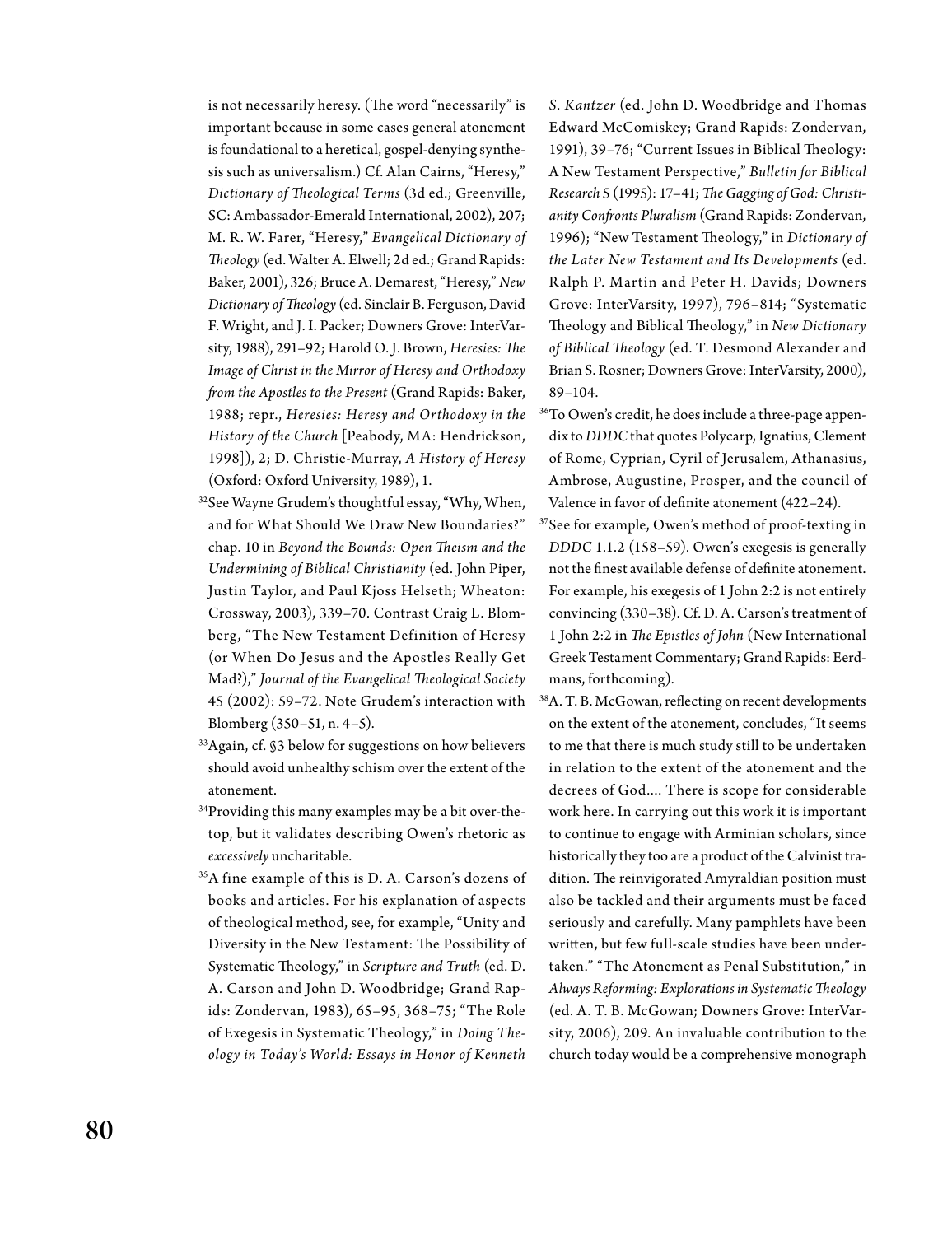similar to *DDDC*, using contemporary language and incorporating more informed exegesis in combination with BT, ST, HT, and PT. The theological disciplines have each developed significantly since Owen wrote *DDDC* in 1647, and *DDDC*, though thoughtful and invaluable, could be significantly improved by incorporating advances in exegesis (especially Greek grammar and exegetical commentaries), BT, ST, and the developments on the extent of the atonement in HT from Owen's day to the present. An example of a grammatical work worthy of incorporation is J. William Johnston, *The Use of Πας in the New Testament*  (ed. D. A. Carson; Studies in Biblical Greek 11; New York: Lang, 2004). Two forthcoming books (both scheduled for 2013) should serve the church well in this regard: David Gibson and Jonathan Gibson, eds, *From Heaven He Came and Sought Her: Definite Atonement in Biblical, Historical, Theological, and Pastoral Perspective* (Wheaton: Crossway) and Andrew David Naselli and Mark A. Snoeberger, eds., *Perspectives on the Extent of the Atonement: Three Views* (Nashville: Broadman & Holman), with essays and responses by Grant Osborne, Russell Moore, and Carl Trueman.

- 39See Sebastian Rehnman, *Divine Discourse: The Theological Methodology of John Owen* (ed. R ichard A. Muller; Texts and Studies in Reformation and Post-Reformation Thought; Grand Rapids: Baker, 2002).
- 40Cf. Stanley N. Gundry, "John Owen on Authority and Scripture," in *Inerrancy and the Church* (ed. John D. Hannah; Chicago: Moody, 1984), 189–221.
- 41In the foreword to John Owen, *Overcoming Sin and Temptation* (ed. Kelly M. Kapic and Justin Taylor; Wheaton: Crossway, 2006), 13.
- 42Tom Wells notes, "A frequent complaint against Reformed or Calvinistic people goes something like this: 'Your view of the Atonement is not the result of Scripture but of logic. In fact, you are rationalists!' Those are harsh words indeed, but necessary, if true.

 "When I hear that I am a rationalist I am reminded of something Carl F. H. Henry said in another connection: 'Let those who want to defend irrationalism do it with whatever weapons they can find!'

 "Abandon logic altogether and you must abandon all reasoned discourse. There is no discussion that does not appeal to reason from beginning to end." "For Whom Did Christ Die?" *Reformation and Revival*  5 (1996): 51. Wells's point is valid, but more often than not, the accusation hurled at Calvinists is a bit more nuanced, e.g., "You are rationalistic *and not submitting to Scripture*." These opponents of Calvinism do not reject the use of reason; instead, they accuse Calvinism of using reason *without being sufficiently grounded in exegesis*.

- 43Rehnman, *Divine Discourse*, 114. See chap. 4, "Faith and Reason," for Rehnman's explanation of Owen's view of the proper use of logic in theology (109–28).
- 44This is not an absolute endorsement of all of Owen's exegesis and theology without exception in *DDDC*. On the macro-level, Owen's reasoning is outstanding, but on the micro-level, some of his arguments seem weak or flawed.
- 45Rehnman, *Divine Discourse*, 116. See Paul Helm, "The Logic of Limited Atonement," *Scottish Bulletin of Evangelical Theology* 3, no. 2 (1985): 47–54, which responds to the critique of definite atonement by James B. Torrance, who follows John McLeod Campbell. Cf. D. A. Carson, "Logical Fallacies," chap. 3 in *Exegetical Fallacies* (2d ed.; Grand Rapids: Baker, 1996), 87–123; Ronald H. Nash, "The Law of Noncontradiction," chap. 8 in *Life's Ultimate Questions: An Introduction to Philosophy* (Grand Rapids: Zondervan, 1999), 193–207.
- 46I should qualify that I find this to be convincing *at this stage of my theological growth*. I always want to leave the door open to adjusting my understanding if further exegesis and theology convinces me otherwise.  $47Cf$ .  $$2.1.4$  above.

48Cf. n. 31 above.

- 49Cf. N. T. Wright, "Universalism," *New Dictionary of Theology*, 701–3; D. A. Carson, *Gagging of God*, 515– 36; Christopher W. Morgan and Robert A. Peterson, eds., *Hell Under Fire: Modern Scholarship Reinvents Eternal Punishment* (Grand Rapids: Zondervan, 2004).
- 50Cf. Curt D. Daniel's 912-page thesis, "Hyper-Calvinism and John Gill" (PhD diss., University of Edinburgh, 1983); Peter Toon, "Hyper-Calvinism," in *New Dictionary of Theology*, 324; Iain H. Murray,